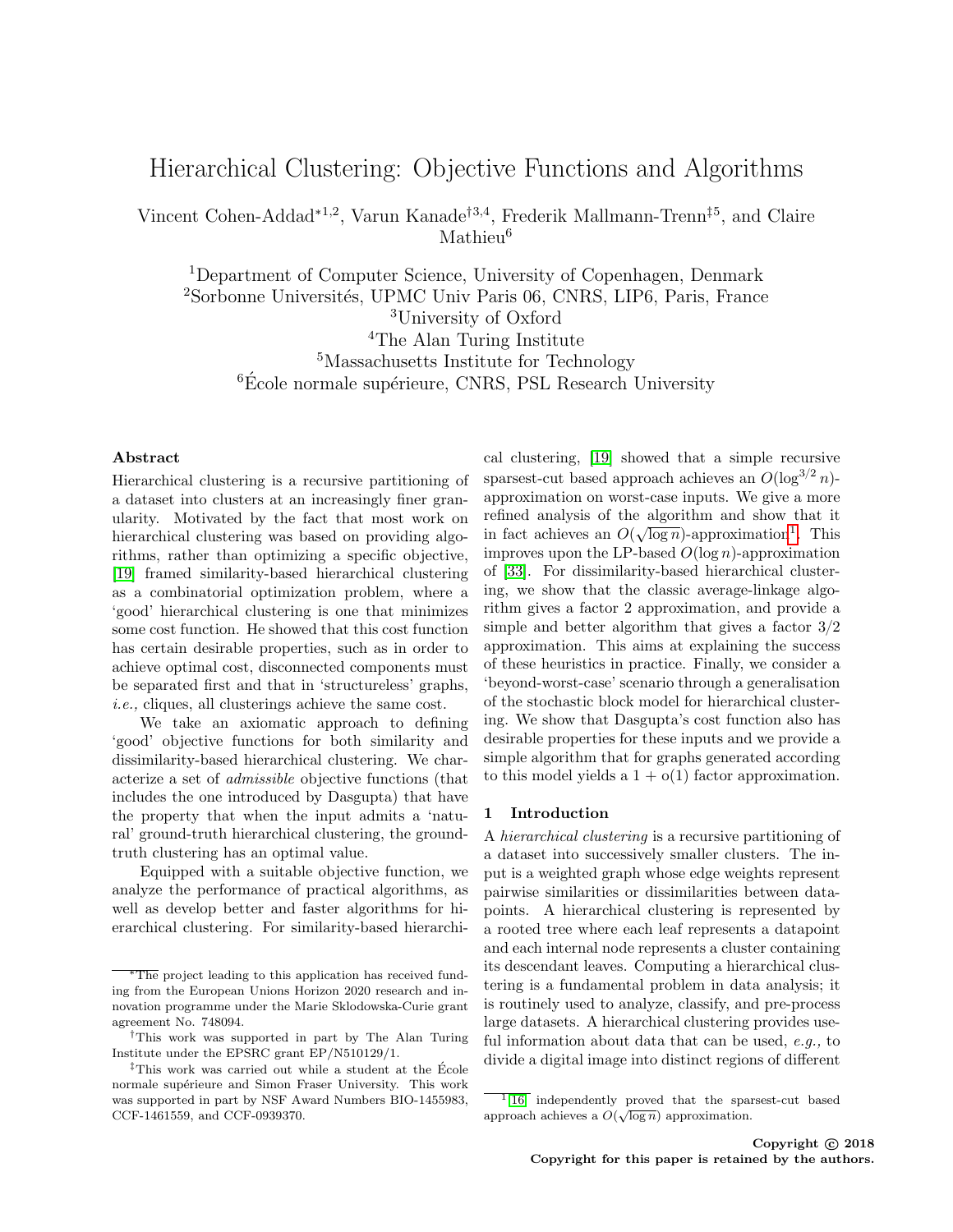granularities, to identify communities in social networks at various societal levels, or to determine the ancestral tree of life. Developing robust and efficient algorithms for computing hierarchical clusterings is of importance in several research areas, such as machine learning, big-data analysis, and bioinformatics.

Compared to flat partition-based clustering (the problem of dividing the dataset into  $k$  parts), hierarchical clustering has received significantly less attention from a theory perspective. Partition-based clustering is typically framed as minimizing a welldefined objective such as  $k$ -means,  $k$ -medians, etc. and (approximation) algorithms to optimize these objectives have been a focus of study for at least two decades. On the other hand, hierarchical clustering has rather been studied at a more procedural level in terms of algorithms used in practice. Such algorithms can be broadly classified into two categories, agglomerative heuristics which build the candidate cluster tree bottom up, e.g., average-linkage, single-linkage, and complete-linkage, and divisive heuristics which build the tree top-down,  $e.q.$ , bisection  $k$ -means, recursive sparsest-cut etc. Dasgupta [\[19\]](#page-19-0) identified the lack of a well-defined objective function as one of the reasons why the theoretical study of hierarchical clustering has lagged behind that of partition-based clustering.

Defining a Good Objective Function. What is a 'good' output tree for hierarchical clustering? Let us suppose that the edge weights represent similarities (similar datapoints are connected by edges of high weight)<sup>[2](#page-0-0)</sup>. Dasgupta [\[19\]](#page-19-0) frames hierarchical clustering as a combinatorial optimization problem, where a good output tree is a tree that minimizes some cost function; but which function should that be? Each (binary) tree node is naturally associated to a cut that splits the cluster of its descendant leaves into the cluster of its left subtree on one side and the cluster of its right subtree on the other, and Dasgupta defines the objective to be the sum, over all tree nodes, of the total weight of edges crossing the cut multiplied by the cardinality of the node's cluster. In what sense is this good? Dasgupta argues that it has several attractive properties: (1) if the graph is disconnected, i.e., data items in different connected components have nothing to do with one another, then the hierarchical clustering that minimizes the objective function begins by first pulling apart the connected components from one another; (2) when the input is a (unit-weight) clique then no particular structure is

 $\overline{^{2}$ This entire discussion can equivalently be phrased in terms of dissimilarities without changing the essence.

favored and all binary trees have the same cost; and (3) the cost function also behaves in a desirable manner for data containing a planted partition. Finally, an attempt to generalize the cost function leads to functions that violate property (2).

In this paper, we take an axiomatic approach to defining a 'good' cost function. We remark that in many applications, for example in phylogenetics, there exists an unknown 'ground truth' hierarchical clustering— the actual ancestral tree of life—from which the similarities are generated (possibly with noise), and the goal is to infer the underlying ground truth tree from the available data. In this sense, a cluster tree is good insofar as it is isomorphic to the (unknown) ground-truth cluster tree, and thus a natural condition for a 'good' objective function is one such that for inputs that admit a 'natural' ground-truth cluster tree, the value of the groundtruth tree is optimal. We provide a formal definition of inputs that admit a ground-truth cluster tree in Section [2.2.](#page-5-0)

We consider, as potential objective functions, the class of all functions that sum, over all the nodes of the tree, the total weight of edges crossing the associated cut times some function of the cardinalities of the left and right clusters (this includes the class of functions considered by Dasgupta [\[19\]](#page-19-0)). In Section [3](#page-6-0) we characterize the 'good' objective functions in this class and call them admissible objective functions. We prove that for any objective function, for any ground-truth input, the ground-truth tree has optimal cost (w.r.t to the objective function) if and only if the objective function (1) is symmetric (independent of the left-right order of children), (2) is increasing in the cardinalities of the child clusters, and (3) for (unit-weight) cliques, has the same cost for all binary trees (Theorem [3.1\)](#page-7-0). Dasgupta's objective function is admissible in terms of the criteria described above.

In Section [5,](#page-10-0) we consider random graphs that induce a natural clustering. This model can be seen as a noisy version of our notion of ground-truth inputs and a hierarchical stochastic block model. We show that the ground-truth tree has optimal expected cost for any admissible objective function. Furthermore, we show that the ground-truth tree has cost at most  $(1+o(1))$ OPT with high probability for the objective function introduced by Dasgupta [\[19\]](#page-19-0).

Algorithmic Results The objective functions identified in Section [3](#page-6-0) allow us to (1) quantitatively compare the performances of algorithms used in practice and (2) design better and faster approximation algo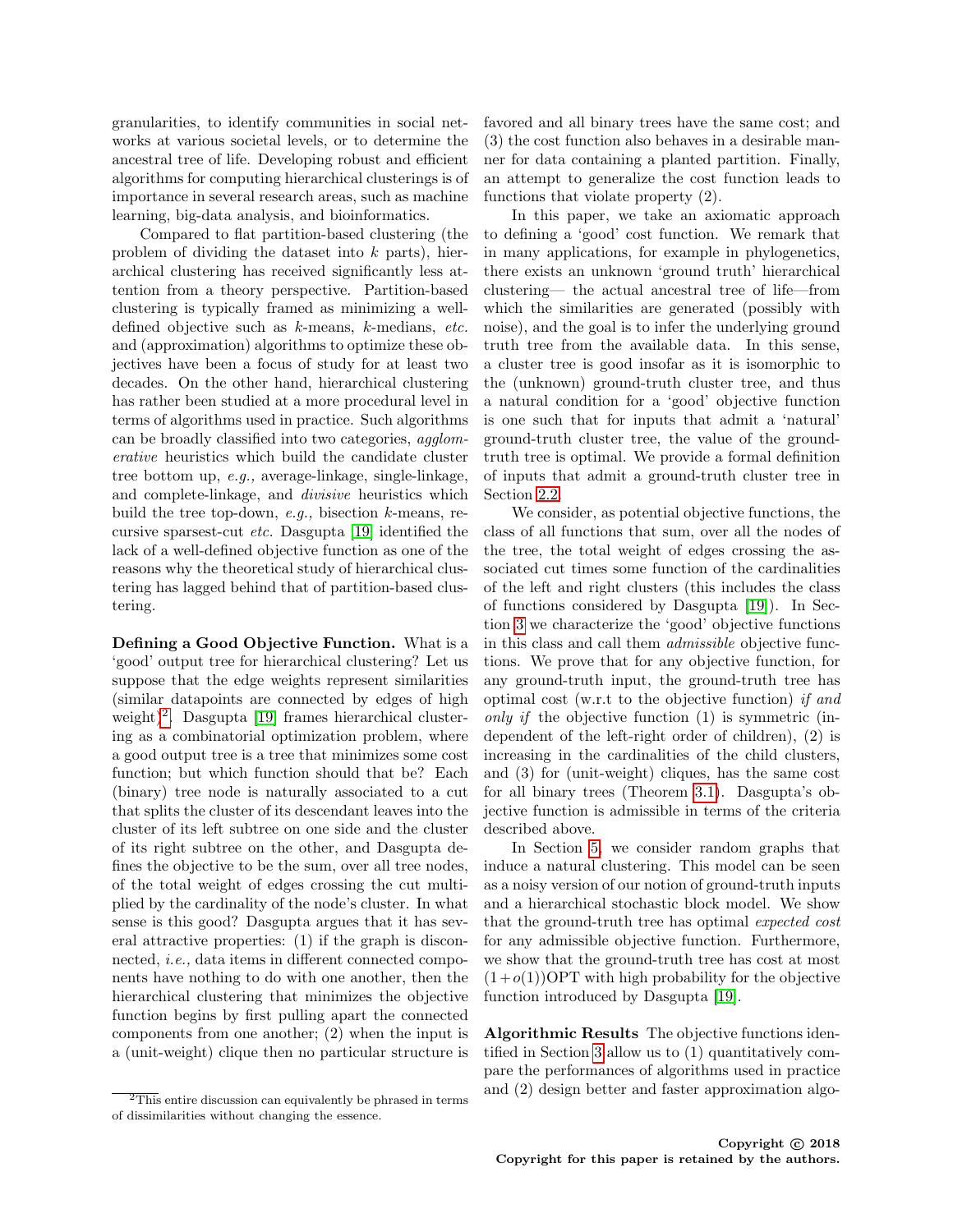rithms.[3](#page-0-0)

Algorithms for Similarity Graphs: Das-gupta [\[19\]](#page-19-0) shows that the recursive  $\phi$ -approximate sparsest cut algorithm, that recursively splits the input graph using a  $\phi$ -approximation to the sparsest cut problem, outputs a tree whose cost is at most  $O(\phi \log n \cdot \text{OPT})$ . Roy and Pokutta [\[33\]](#page-19-1) recently gave an  $O(\log n)$ -approximation by providing a linear programming relaxation for the problem and providing a clever rounding technique. Charikar and Chatzi-afratis [\[16\]](#page-18-0) showed that the recursive  $\phi$ -sparsest cut algorithm of Dasgupta gives an  $O(\phi)$ -approximation. In Section [4,](#page-8-0) we obtain an independent proof showing that the  $\phi$ -approximate sparsest cut algorithm is an  $O(\phi)$ -approximation (Theorem [4.1\)](#page-9-0)<sup>[4](#page-0-0)</sup>. Our proof is quite different from the proof of [\[16\]](#page-18-0) and relies on a charging argument. Combined with the celebrated a charging argument. Combined with the celebrated<br>result of Arora et al. [\[2\]](#page-18-1), this yields an  $O(\sqrt{\log n})$ approximation. The results stated here apply to Dasgupta's objective function; the approximation algorithms extend to other objective functions, though the ratio depends on the specific function being used. We conclude our analysis of the worst-case setting by showing that all the linkage-based algorithms commonly used in practice can perform rather poorly on worst-case inputs (see Sec. ??).

Algorithms for Dissimilarity Graphs: Many of the algorithms commonly used in practice, e.g., linkage-based methods, assume that the input is provided in terms of pairwise dissimilarity (e.g., points that lie in a metric space). As a result, it is of interest to understand how they fare when compared using admissible objective functions for the dissimilarity setting. When the edge weights of the input graph represent dissimilarities, the picture is considerably different from an approximation perspective. For the analogue of Dasgupta's objective function in the dissimilarity setting, we show that the averagelinkage algorithm (see Algorithm [3\)](#page-14-0) achieves a 2 approximation (Theorem [6.1\)](#page-14-1). This stands in contrast to other practical heuristic-based algorithms, which may have an approximation guarantee as bad as  $\Omega(n^{1/4})$  (see [\[17\]](#page-18-2)). Thus, using this objectivefunction based approach, one can conclude that the

average-linkage algorithm is the more robust of the practical algorithms, perhaps explaining its success in practice. We also provide a new, simple, and better algorithm, the locally densest-cut algorithm, $5$  which we show gives a  $3/2$ -approximation (Theorem [6.3\)](#page-14-2). Our results extend to any admissible objective function, though the exact approximation factor depends on the specific choice.

Structured Inputs and Beyond-Worst-Case Analysis: The recent work of Roy and Pokutta [\[33\]](#page-19-1) and Charikar and Chatziafratis [\[16\]](#page-18-0) have shown that obtaining constant approximation guarantees for worst-case inputs is beyond current techniques (see Section [1.2\)](#page-3-0). Thus, we consider inputs that admit a 'natural' ground-truth cluster tree. For such inputs, we show that essentially all the practical algorithms do the right thing, in that they recover the groundtruth cluster tree. Since real-world inputs might exhibit a noisy structure, we consider more general scenarios:

- We consider a natural generalization of the classic stochastic block model that generates random graphs with a hidden ground-truth hierarchical clustering. We provide a simple algorithm based on singular value decomposition (SVD) and agglomerative methods that achieves a  $(1 + o(1))$ approximation for Dasgupta's objective function (in fact, it recovers the ground-truth tree) with high probability. Interestingly, this algorithm is very similar to approaches used in practice for hierarchical clustering.
- We introduce the notion of a  $\delta$ -adversarially perturbed ground-truth input, which can be viewed as being obtained from a small perturbation to an input that admits a natural ground truth cluster tree. This approach bears similarity to the stability-based conditions used by Balcan et al. [\[8\]](#page-18-3) and Bilu and Linial [\[12\]](#page-18-4). We provide an algorithm that achieves a  $\delta$ -approximation in both the similarity and dissimilarity settings, independent of the objective function used as long as it is admissible according to the criteria used in Section [3.](#page-6-0)

1.1 Summary of Our Contributions Our work makes significant progress towards providing a more complete picture of objective-function based hierarchical clustering and understanding the success of the classic heuristics for hierarchical clustering.

 $\overline{3}$  For the objective function proposed in his work, Dasgupta [\[19\]](#page-19-0) shows that finding a cluster tree that minimizes the cost function is NP-hard. This directly applies to the admissible objective functions for the dissimilarity setting as well. Thus, the focus turns to developing approximation algorithms.

<sup>4</sup>Our analysis shows that the algorithm achieves a 6.75 $\phi$ -approximation and the analysis of [\[16\]](#page-18-0) yields a 8 $\phi$ approximation guarantee. This minor difference is of limited impact since the best approximation guarantee for sparsest-cut is  $O(\sqrt{\log n})$ .

 $\sqrt[5]{100}$  say that a cut  $(A, B)$  is locally dense if moving a vertex from  $A$  to  $B$  or from  $B$  to  $A$  does not increase the density of the cut. One could similarly define locally-sparsest-cut.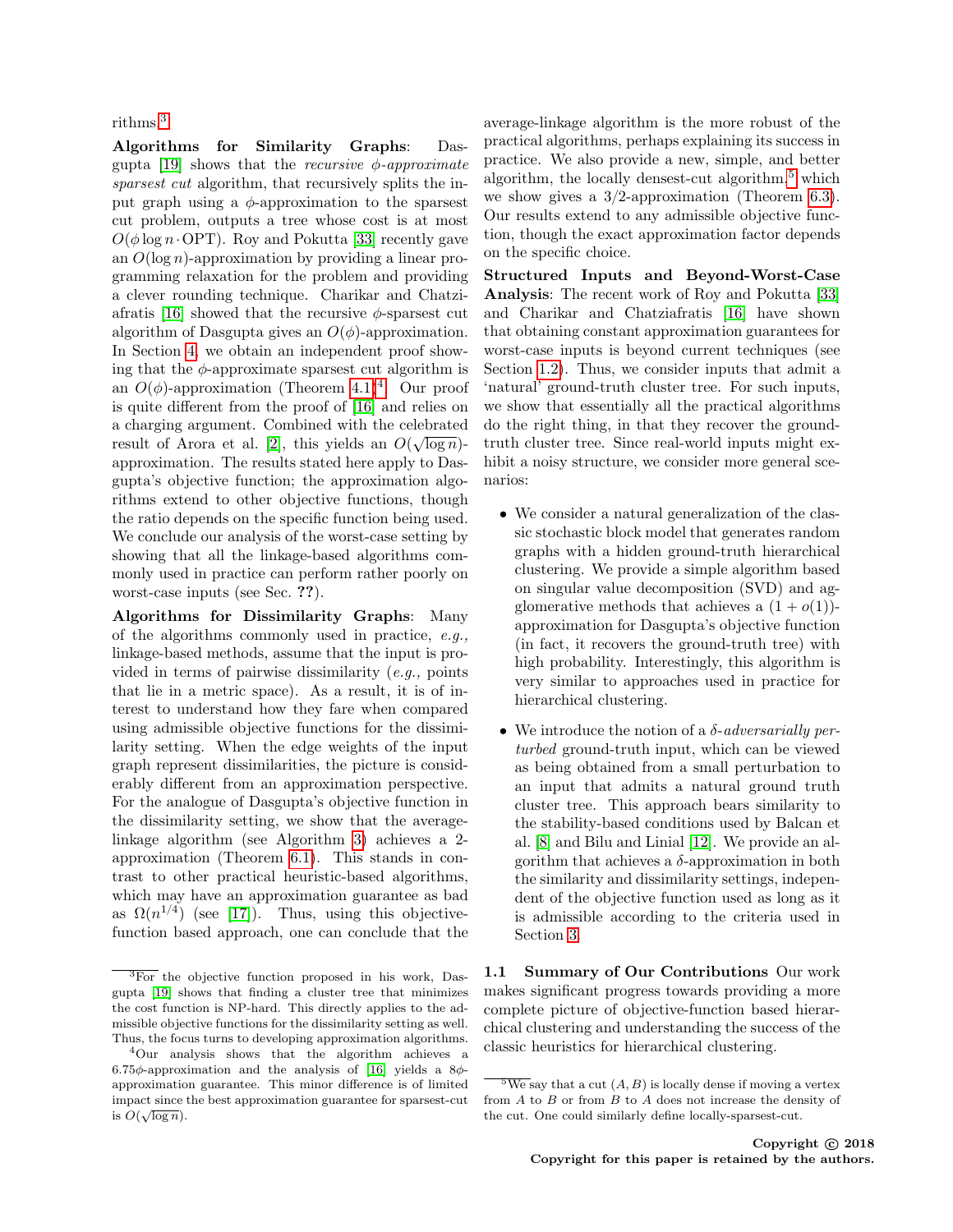- Characterization of 'good' objective functions. We prove that for any ground-truth input, the ground-truth tree has strictly optimal cost for an objective function if and only if, the objective function (1) is symmetric (independent of the left-right order of children), (2) is monotone in the cardinalities of the child clusters, and (3) for unit-weight cliques, gives the same weight to all binary trees (Theorem [3.1\)](#page-7-0). We refer to such objective functions as admissible; according to these criteria Dasgupta's objective function is admissible.
- Worst-case approximation. First, for similaritybased inputs, we provide a new proof that the recursive  $\phi$ -approximate sparsest cut algorithm is an  $O(\phi)$ -approximation (hence an  $O(\sqrt{\log n})$ approximation) (Theorem [4.1\)](#page-9-0) for Dasgupta's objective function. Second, for dissimilaritybased inputs, we show that the classic averagelinkage algorithm is a 2-approximation (Theorem [6.1\)](#page-14-1), and provide a new algorithm which we prove is a  $3/2$ -approximation (Theorem [6.3\)](#page-14-2). All those results extend to other cost functions but the approximation ratio is function-dependent.
- Beyond worst-case. First, stochastic models. We consider the hierarchical stochastic block model (Definition [5\)](#page-11-0). We give a simple algorithm based on SVD and classic agglomerative methods that, with high probability, recovers the ground-truth tree and show that this tree has cost that is  $(1+o(1))$  OPT with respect to Dasgupta's objective function (Theorem [5.2\)](#page-12-0). Second, adversarial models. We introduce the notion of  $\delta$ -perturbed inputs, obtained by a small adversarial perturbation to ground-truth inputs, and give a simple δ-approximation algorithm (Theorem [7.5\)](#page-17-0).
- Perfect inputs, perfect reconstruction. For ground-truth inputs, we note that the algorithms used in practice (the linkage algorithms, the bisection 2-centers, etc.) correctly reconstruct a ground truth tree (Theorems [7.1,](#page-15-0) [7.2,](#page-16-0) [7.3\)](#page-16-1). We introduce a simple, faster algorithm that is also optimal on ground-truth inputs (Theorem [7.4\)](#page-16-2).

Techniques: A key observation that is used in several of our results is that *ultrametrics* are the natural notion to model perfect inputs for hierarchical clustering. (Although the output of our algorithms (and that of Dasgupta [\[19\]](#page-19-0)) are trees and not ultrametrics, it is easy to see that data arising from tree metrics does not exhibit perfect hierarchical stucture.) The use of ultrametrics in this context

is motivated by the fact that they exhibit a strong relationship with hierarchical clustering heuristics (see [\[14\]](#page-18-5)). We use ultrametrics to define ideal inputs for hierarchical clustering (Section [2\)](#page-4-0) and to identify "good" objective functions (Section [3\)](#page-6-0). We also use them to introduce a random graph model for hierarchical clustering (Section [5\)](#page-10-0). Elsewhere, we use techniques such as concentration of measure phenomena and charging schemes for analysing approximation ratios in our results.

Proofs. Due to space limitations most proofs are omitted from this extended abstract and appear in the full version [\[17\]](#page-18-2).

<span id="page-3-0"></span>1.2 Related Work The recent paper of Dasgupta [\[19\]](#page-19-0) served as the starting point of this work. Dasgupta [\[19\]](#page-19-0) defined an objective function for hierarchical clustering and thus formulated the question of constructing a cluster tree as a combinatorial optimization problem. Dasgupta also showed that the resulting problem is NP-hard and that the recursive  $\phi$ -sparsest-cut algorithm achieves an  $O(\phi \log n)$ -approximation. Dasgupta's results have been improved in two subsequent papers. Roy and Pokutta [\[33\]](#page-19-1) wrote an integer program for the hierarchical clustering problem using a combinatorial characterization of the ultrametrics induced by Dasgupta's cost function. They also provide a spreading metric LP and a rounding algorithm based on sphere/region-growing that yields an  $O(\log n)$ approximation. Finally, they show that no polynomial size SDP can achieve a constant factor approximation for the problem and that under the Small Set Expansion (SSE) hypothesis, no polynomial-time algorithm can achieve a constant factor approximation.

Charikar and Chatizafratis [\[16\]](#page-18-0) also gave a proof that the problem is hard to approximate within any constant factor under the Small Set Expansion hypothesis. They also proved that the recursive  $\phi$ -sparsest cut algorithm produces a hierarchical clustering with cost at most  $O(\phi \text{OPT})$ ; their techniques appear to be significantly different from ours. Additionally, [\[16\]](#page-18-0) introduce a spreading metric SDP relaxation for the hierarchical clustering problem introduced by Dasgupta that has integrality gap ?  $O(\sqrt{\log n})$  and a spreading metric LP relaxation that yields an  $O(\log n)$ -approximation to the problem.

On hierarchical clustering more broadly. There is an extensive literature on hierarchical clustering and its applications. It will be impossible to discuss most of it here; for some applications the reader may refer to  $e.g., [25, 34, 23, 15]$  $e.g., [25, 34, 23, 15]$  $e.g., [25, 34, 23, 15]$  $e.g., [25, 34, 23, 15]$  $e.g., [25, 34, 23, 15]$ . Algorithms for hierarchical clustering have received a lot of at-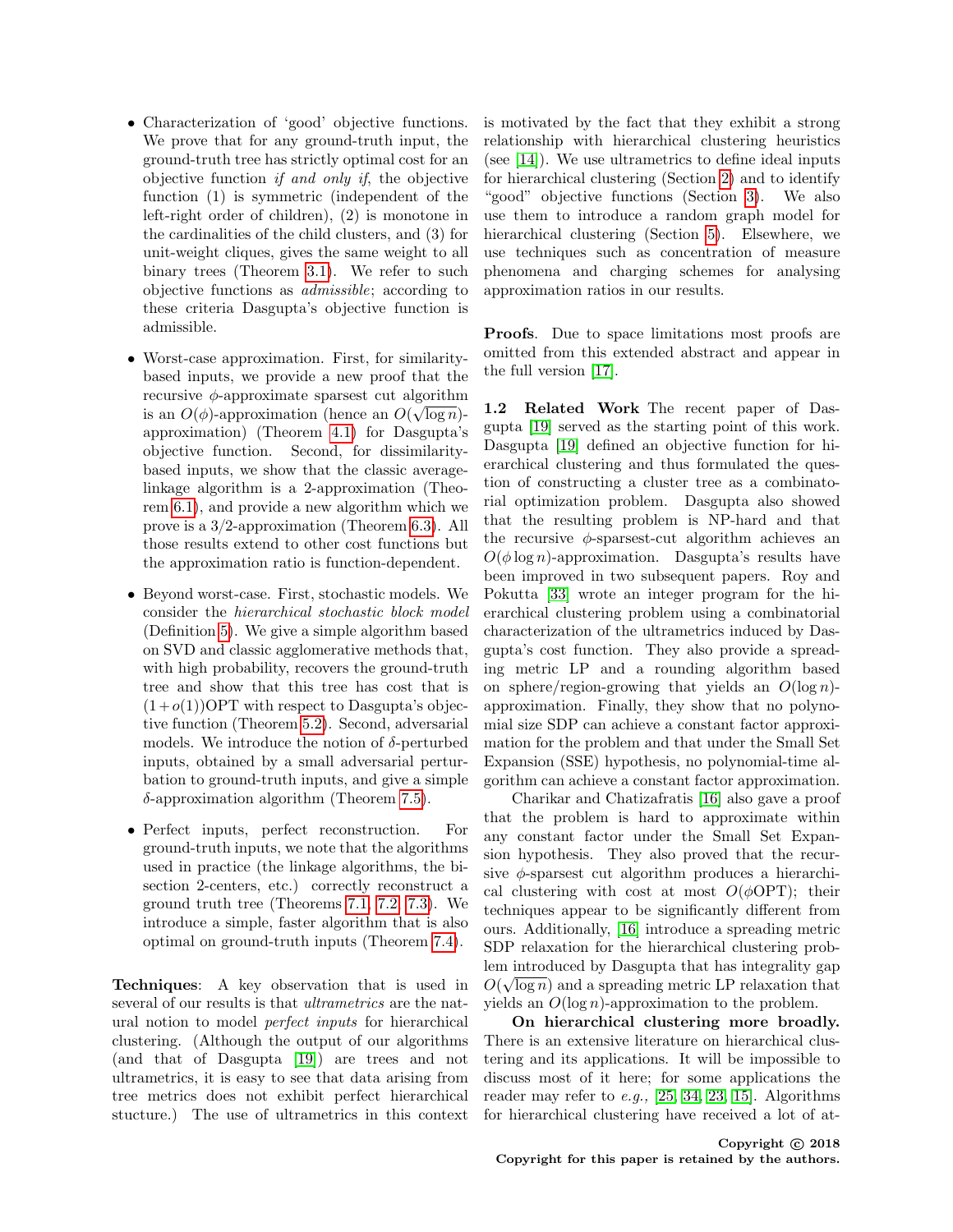tention from a practical perspective. For a definition and overview of agglomerative algorithms (such as average-linkage, complete-linkage, and single-linkage) e.g., [\[24\]](#page-19-5) and for divisive algorithms see e.g., [\[35\]](#page-19-6).

Most previous theoretical work on hierarchical clustering aimed at evaluating the cluster tree output by the linkage algorithms using the traditional objective functions for partition-based clustering, e.g., considering k-median or k-means cost of the clusters induced by the top levels of the tree  $e.g., [32, 20, 28].$  $e.g., [32, 20, 28].$  $e.g., [32, 20, 28].$  $e.g., [32, 20, 28].$  $e.g., [32, 20, 28].$ Previous work also proved that average-linkage can be useful to recover an underlying partition-based clustering when it exists under certain stability conditions [\[8,](#page-18-3) [9\]](#page-18-7). The approach of this paper is different: we aim at associating a cost or a value to each hierarchical clustering and finding the best hierarchical clustering with respect to these objective functions.

In Section [3,](#page-6-0) we take an axiomatic approach toward *objective functions*. Axiomatic approach toward a *qualitative analysis of algorithms* for clustering where taken before. For example, the celebrated result of Kleinberg [\[26\]](#page-19-10) (see also [\[37\]](#page-19-11)) showed that there is no algorithm satisfying three natural axioms simultaneously. This approach was applied to hierarchical clustering algorithms by Carlsson and M'emoli [\[14\]](#page-18-5) who showed that in the case of hierarchical clustering one gets a positive result, unlike the impossibility result of Kleinberg. Their focus was on finding an ultrametric (on the datapoints) that is the closest to the metric (in which the data lies) in terms of the Gromov-Hausdorf distance. Our approach is completely different as we focus on defining objective functions and use these for quantitative analyses of algorithms.

Our condition for inputs to have a ground-truth cluster tree, and especially their  $\delta$ -adversarially perturbed versions, can be to be in the same spirit as that of the stability condition of Bilu and Linial [\[12\]](#page-18-4) or Bilu et al. [\[11\]](#page-18-8): the input induces a natural clustering to be recovered whose cost is optimal. It bears some similarities with the "strict separation" condition of Balcan et al. [\[8\]](#page-18-3), while we do not require the separation to be strict, we do require some additional hierarchical constraints. There are a variety of stability conditions that aim at capturing some of the structure that real-world inputs may exhibit e.g., [\[4,](#page-18-9) [7,](#page-18-10) [8,](#page-18-3) [31\]](#page-19-12). Some of them induce a condition under which an underlying clustering can be mostly recovered  $e.g., [12, 6, 7],$  $e.g., [12, 6, 7],$  $e.g., [12, 6, 7],$  $e.g., [12, 6, 7],$  $e.g., [12, 6, 7],$  for deterministic conditions and  $e.g., [1, 13, 21, 18, 10]$  $e.g., [1, 13, 21, 18, 10]$  $e.g., [1, 13, 21, 18, 10]$  $e.g., [1, 13, 21, 18, 10]$  $e.g., [1, 13, 21, 18, 10]$  $e.g., [1, 13, 21, 18, 10]$  for probabilistic conditions). Imposing other conditions allows one to bypass hardness-of-approximation results for classical clustering objectives (such as  $k$ -means), and design efficient approximation algorithms  $e.g., [3, 5, 27].$  $e.g., [3, 5, 27].$  $e.g., [3, 5, 27].$  $e.g., [3, 5, 27].$  $e.g., [3, 5, 27].$ 

Eldridge et al. [\[22\]](#page-19-15) also investigate the question of understanding hierarchical cluster trees for random graphs generated from graphons. Their goal is quite different from ours—they consider the "single-linkage tree" obtained using the graphon as the ground-truth tree and investigate how a cluster tree that has low merge distortion with respect to this single-linkage tree can be obtained.<sup>[6](#page-0-0)</sup> This is quite different from the approach taken in our work which is primarily focused on understanding performance with respect to admissible cost functions.

## <span id="page-4-0"></span>2 Preliminaries

**2.1** Notation An undirected weighted graph  $G =$  $(V, E, w)$  is defined by a finite set of vertices V, a set of edges  $E \subseteq \{ \{u, v\} \mid u, v \in V \}$  and a weight function  $w : E \to \mathbb{R}_+$ , where  $\mathbb{R}_+$  denotes nonnegative real numbers. We will only consider graphs with positive weights in this paper. To simplify notation (and since the graphs are undirected) we let  $w(u, v) = w(v, u) = w({u, v})$ . When the weights on the edges are not pertinent, we simply denote graphs as  $G = (V, E)$ . When G is clear from the context, we denote |V| by n and |E| by m. We define  $G[U]$  to be the subgraph induced by the nodes of U.

A cluster tree or hierarchical clustering T for graph G is a rooted binary tree with exactly  $|V|$ leaves, each of which is labeled by a distinct vertex  $v \in V$ .<sup>[7](#page-0-0)</sup> Given a graph  $G = (V, E)$  and a cluster tree T for G, for nodes  $u, v \in V$  we denote by  $LCA_T(u, v)$ the lowest common ancestor (furthest from the root) of u and v in T.

For any internal node  $N$  of  $T$ , we denote the subtree of T rooted at N by  $T_N$ .<sup>[8](#page-0-0)</sup> Moreover, for any node  $N$  of  $T$ , define  $V(N)$  to be the set of leaves of the subtree rooted at  $N$ . Additionally, for any two trees  $T_1, T_2$ , define the union of  $T_1, T_2$  to be the tree whose root has two children  $C_1, C_2$  such that the subtree rooted at  $C_1$  is  $T_1$  and the subtree rooted at  $C_2$  is  $T_2$ .

Finally, given a weighted graph  $G = (V, E, w)$ , for any set of vertices  $A \subseteq V$ , let  $w(A) =$  $\sum_{a,b\in A} w(a,b)$  and for any set of edges  $E_0$ , let  $\sum_{a,b\in A} w(a,b)$  and for any set of edges  $E_0$ , let  $w(E_0) = \sum_{e\in E_0} w(e)$ . Finally, for any sets of vertices

 $\frac{6}{6}$ This is a simplistic characterization of their work. However, a more precise characterization would require introducing a lot of terminology from their paper, which is not required in this paper.

<sup>7</sup> In general, one can look at trees that are not binary. However, it is common practice to use binary trees in the context of hierarchical trees. Also, for results presented in this paper nothing is gained by considering trees that are not binary.

<sup>&</sup>lt;sup>8</sup>For any tree T, when we refer to a subtree  $T'$  (of T) rooted at a node N, we mean the connected subgraph containing all the leaves of  ${\cal T}$  that are descendant of  $N.$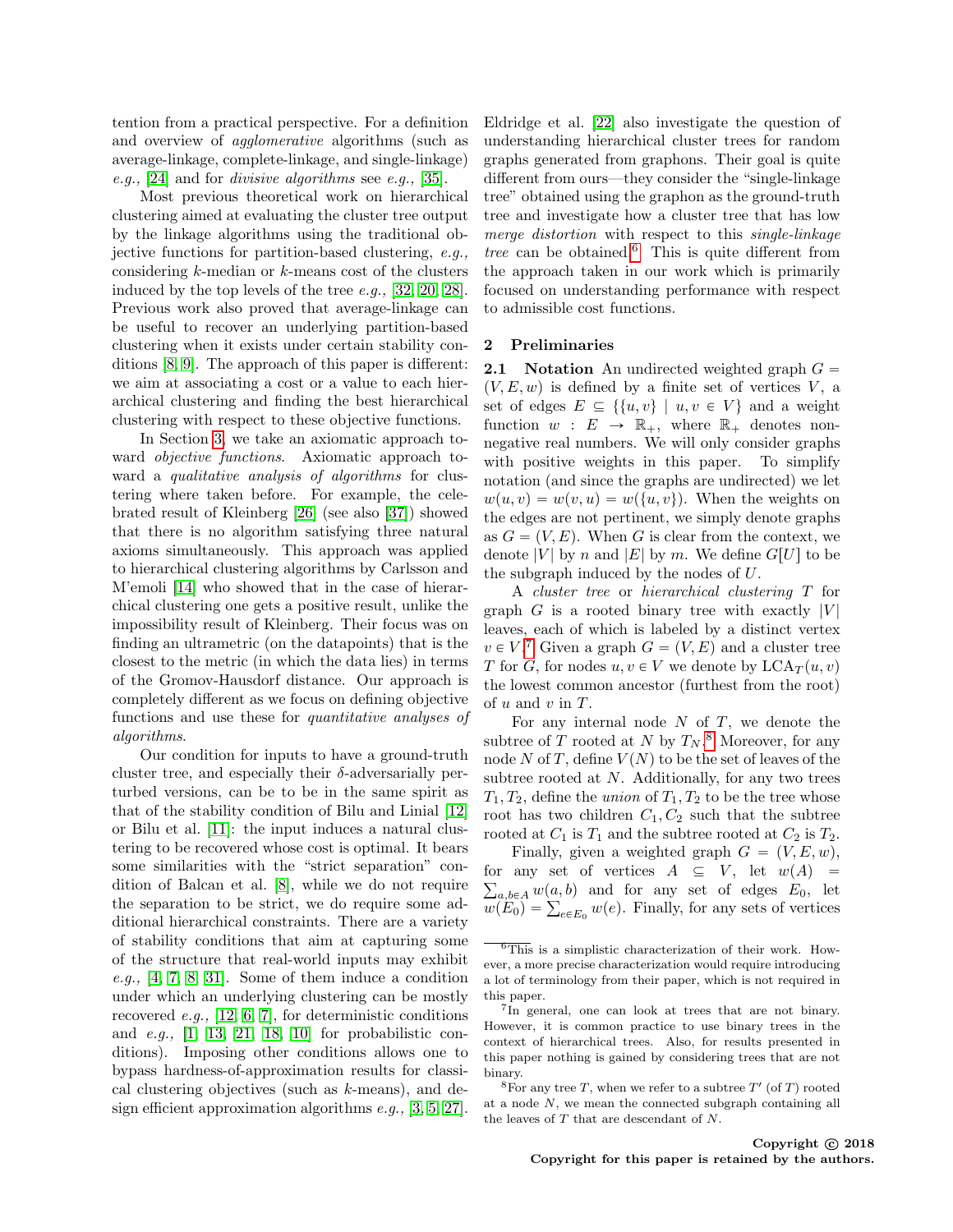$A, B \subseteq V$ , let  $w(A, B) = \sum_{a \in A, b \in B} w(a, b)$ .

#### <span id="page-5-0"></span>2.2 Ultrametrics

DEFINITION 1. (ULTRAMETRIC) A metric space  $(X, d)$  is an ultrametric if for every  $x, y, z \in X$ ,  $d(x, y) \leq \max\{d(x, z), d(y, z)\}.$ 

Similarity Graphs Generated from Ultrametrics We say that a weighted graph  $G = (V, E, w)$  is a similarity graph generated from an ultrametric, if there exists an ultrametric  $(X, d)$ , such that  $V \subseteq X$ , and for every  $x, y \in V, x \neq y, e = \{x, y\}$  exists, and  $w(e) = f(d(x, y))$ , where  $f : \mathbb{R}_+ \to \mathbb{R}_+$  is a nonincreasing function.[9](#page-0-0)

Dissimilarity Graphs Generated from Ultra**metrics** We say that a weighted graph  $G = (V, E, w)$ is a dissimilarity graph generated from an ultrametric, if there exists an ultrametric  $(X, d)$ , such that  $V \subseteq X$ , and for every  $x, y \in V, x \neq y, e = \{x, y\}$ exists, and  $w(e) = f(d(x, y))$ , where  $f : \mathbb{R}_+ \to \mathbb{R}_+$  is a non-decreasing function.

Minimal Generating Ultrametric For a weighted undirected graph  $G = (V, E, w)$  generated from an ultrametric (either similarity or dissimilarity), in general there may be several ultrametrics and corresponding functions f mapping distances in the ultrametric to weights on the edges, that generate the same graph. It is useful to introduce the notion of a minimal ultrametric that generates G.

We focus on similarity graphs here; the notion of minimal generating ultrametric for dissimilarity graphs is easily obtained by suitable modifications. Let  $(X, d)$  be an ultrametric that generates  $G =$  $(V, E, w)$  and f the corresponding function mapping distances to similarities. Then we consider the ultrametric  $(V, d)$  defined as follows: (i)  $d(u, u) = 0$ and (ii) for  $u \neq v$ ,

<span id="page-5-1"></span>
$$
\widetilde{d}(u, v) = \widetilde{d}(v, u) \n= \max_{u', v'} \{ d(u', v') \mid f(d(u', v')) = f(d(u, v)) \}
$$

It remains to be seen that  $(V, \tilde{d})$  is indeed an ultrametric. First, notice that by definition,  $\tilde{d}(u, v) \geq$  $d(u, v)$  and hence clearly  $\tilde{d}(u, v) = 0$  if and only if  $u =$  $v$  as  $d$  is the distance in an ultrametric. The fact that  $d$  is symmetric is immediate from the definition. The only part remaining to check is the so called isosceles triangles with longer equal sides conditions—the ultrametric requirement that for any  $u, v, w, d(u, v) \leq$ 

 $\max\{d(u, w), d(v, w)\}\$ implies that all triangles are isosceles and the two sides that are equal are at least as large as the third side. Let  $u, v, w \in V$ , and assume without loss of generality that according to the distance d of  $(V, d)$ ,  $d(u, w) = d(v, w) \geq d(u, v)$ . From [\(2.1\)](#page-5-1) it is clear that  $\tilde{d}(u, w) = \tilde{d}(v, w) \geq d(u, w)$ . Also, from  $(2.1)$  and the non-increasing nature of  $f$ it is clear that if  $d(u, v) \leq d(u', v')$ , then  $\tilde{d}(u, v) \leq$  $\tilde{d}(u', v')$ . Thence,  $(V, \tilde{d})$  is an ultrametric. The advantage of considering the minimal ultrametric is the following: if  $\mathcal{D} = \{\tilde{d}(u, v) \mid u, v \in V, u \neq v\}$  and  $W = \{w(u, v) | u, v \in V, u \neq v\}$ , then the restriction of f from  $\mathcal{D} \to \mathcal{W}$  is actually a bijection. This allows the notion of a generating tree to be defined in terms of distances in the ultrametric or weights, without any ambiguity. Applying an analogous definition and reasoning yields a similar notion for the dissimilarity case.

#### <span id="page-5-2"></span>DEFINITION 2. (GENERATING TREE) Let

 $G = (V, E, w)$  be a graph generated by a minimal ultrametric  $(V, d)$  (either a similarity or dissimilarity graph). Let  $T$  be a rooted binary tree with |V| leaves and  $|V| - 1$  internal nodes; let N denote the internal nodes and L the set of leaves of T and let  $\sigma: L \to V$  denote a bijection between the leaves of  $T$  and nodes of  $V$ . We say that  $T$ is a generating tree for G, if there exists a weight function  $W : \mathcal{N} \to \mathbb{R}_+$ , such that for  $N_1, N_2 \in \mathcal{N}$ , if  $N_1$  appears on the path from  $N_2$  to the root,  $W(N_1) \leq W(N_2)$ . Moreover for every  $x, y \in V$ ,  $w({x, y}) = W(LCA_T(\sigma^{-1}(x), \sigma^{-1}(y))).$ 

The notion of a generating tree defined above more or less corresponds to what is referred to as a dendogram in the machine learning literature e.g., [\[14\]](#page-18-5). More formally, a dendogram is a rooted tree (not necessarily binary), where the leaves represent the datapoints. Every internal node in the tree has associated with it a height function  $h$  which is the distance between any pairs of datapoints for which it is the least common ancestor. It is a well-known fact that a set of points in an ultrametric can be represented using a dendogram  $e.g.,$  [\[14\]](#page-18-5). A dendogram can easily be modified to obtain a generating tree in the sense of Definition [2:](#page-5-2) an internal node with  $k$ children is replace by an arbitrary binary tree with  $k$ leaves and the children of the nodes in the dendogram are attached to these  $k$  leaves. The height  $h$  of this node is used to give the weight  $W = f(h)$  to all the  $k-1$  internal nodes added when replacing this node. Figure [1](#page-6-1) shows this transformation.

#### Ground-Truth Inputs

 $\overline{^{9}\text{In}}$  some cases, we will say that  $e = \{x, y\} \notin E$ , if  $w(e) = 0$ . This is fine as long as  $f(d(x, y)) = 0$ .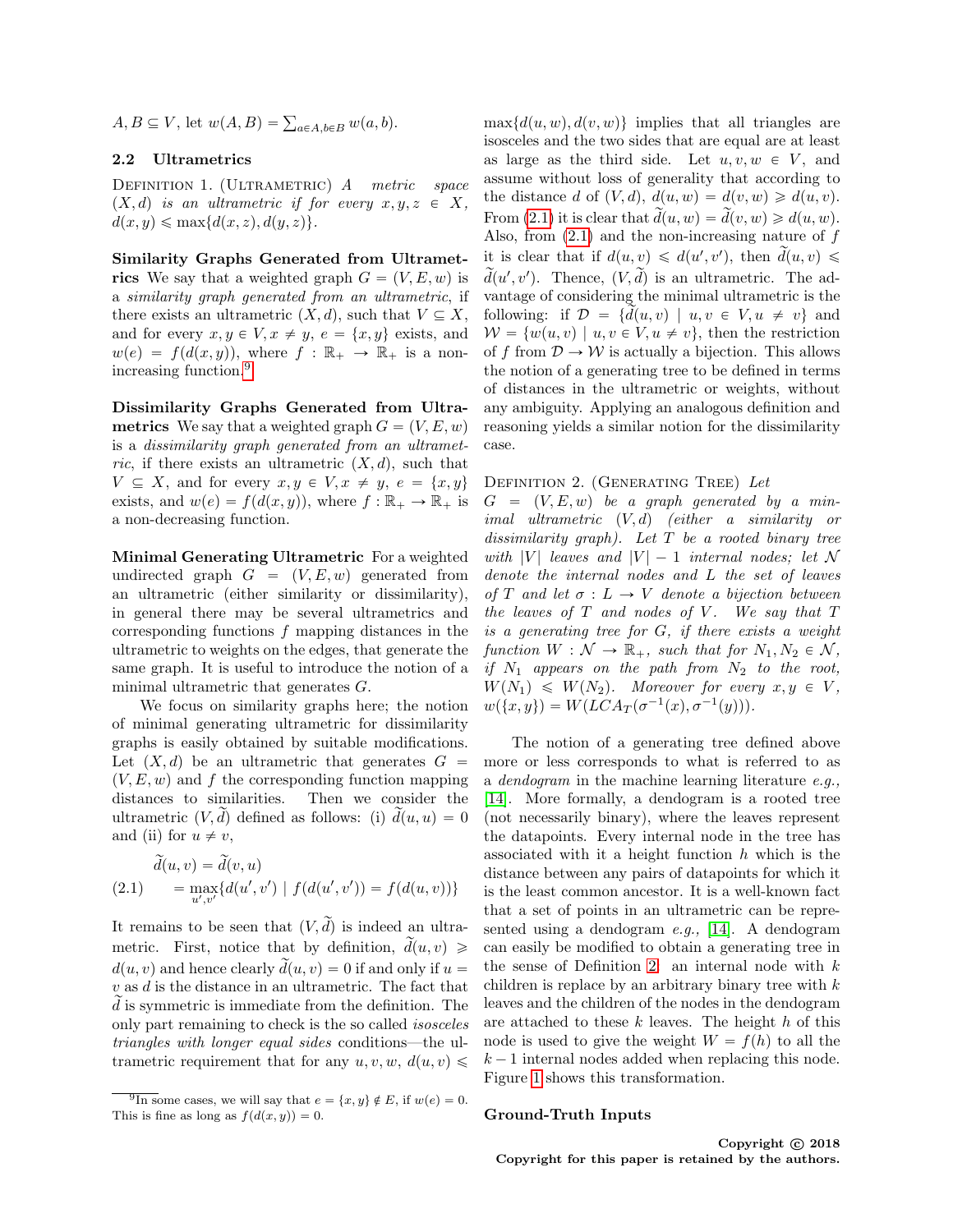<span id="page-6-1"></span>

Figure 1: Dendogram and equivalent generating tree.

DEFINITION 3. (GROUND-TRUTH INPUT.) We say that a graph  $G$  is a ground-truth input if it is a similarity or dissimilarity graph generated from an ultrametric. Equivalently, there exists a tree T that is generating for G.

Motivation. We briefly describe the motivation for defining graphs generated from an ultrametric as ground-truth inputs. We'll focus the discussion on similarity graphs, though essentially the same logic holds for dissimilarity graphs. As described earlier, there is a natural notion of a generating tree associated with graphs generated from ultrametrics. This tree itself can be viewed as a cluster tree. The clusters obtained using the generating tree have the property that any two nodes in the same cluster are at least as similar to each other as they are to points outside this cluster; and this holds at every level of granularity. Furthermore, as observed by Carlsson and M'emoli [\[14\]](#page-18-5), many practical hierarchical clustering algorithms such as the linkage based algorithms, actually output a dendogram equipped with a height function, that corresponds to an ultrametric embedding of the data. While their work focuses on algorithms that find embeddings in ultrametrics, our work focuses on finding cluster trees. We remark that these problems are related but also quite different.

Furthermore, our results show that the linkage algorithms (and some other practical algorithms), recover a generating tree when given as input graphs that are generated from an ultrametric. Finally, we remark that relaxing the notion further leads to instances where it is hard to define a 'natural' groundtruth tree. Consider a similarity graph generated by a tree-metric rather than an ultrametric, where the tree is the caterpillar graph on 5 nodes (see Fig.  $2(a)$ ). Then, it is hard to argue that the tree shown in Fig. [2\(](#page-7-1)b) is not a more suitable cluster tree. For instance,  $D$  and  $E$  are more similar to each other than  $D$  is to  $B$  or  $A$ . In fact, it is not hard to show that by choosing a suitable function  $f$  mapping distances from this tree metric to similarities, Dasgupta's objective function is minimized by the tree shown in Fig. [2\(](#page-7-1)b), rather than the 'generating' tree in Fig.  $2(a)$ .

## <span id="page-6-0"></span>3 Quantifying Output Value: An Axiomatic Approach

3.1 Admissible Cost Functions Let us focus on the similarity case; in this case we use cost and *objective* interchangeably. Let  $G = (V, E, w)$  be an undirected weighted graph and let  $T$  be a cluster tree for graph G. We want to consider cost functions for cluster trees that capture the quality of the hierarchical clustering produced by T. Following the recent work of Dasgupta [\[19\]](#page-19-0), we adopt an approach in which a cost is assigned to each internal node of the tree  $T$  that corresponds to the quality of the split at that node.

The Axiom. A natural property we would like the cost function to satisfy is that a cluster tree  $T$  has minimum cost if and only if  $T$  is a generating tree for G. Indeed, the objective function can then be used to indicate whether a given tree is generating and so, whether it is an underlying ground-truth hierarchical clustering. Hence, the objective function acts as a "guide" for finding the correct hierarchical classification. Note that there may be multiple trees that are generating for the same graph. For example, if  $G = (V, E, w)$  is a clique with every edge having the same weight then every tree is a generating tree. In these cases, all the generating tree are valid groundtruth hierarchical clusterings.

Following Dasgupta [\[19\]](#page-19-0), we restrict the search space for such cost functions. For an internal node N in a clustering tree T, let  $A, B \subseteq V$  be the leaves of the subtrees rooted at the left and right child of N respectively. We define the cost Γ of the tree T as the sum of the cost at every internal node  $N$  in the tree, and at an individual node N we consider cost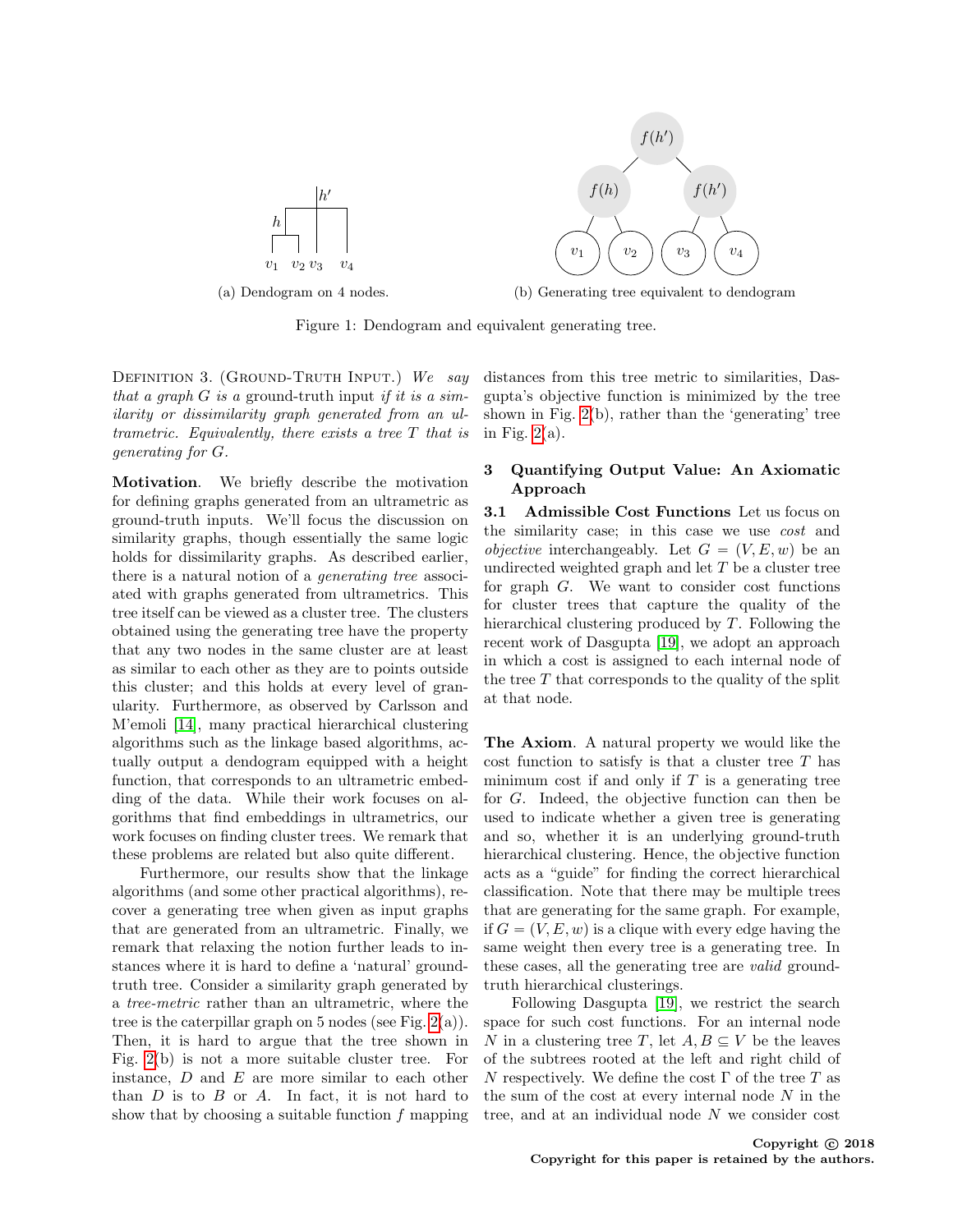<span id="page-7-1"></span>

Figure 2: (a) Caterpillar tree on 5 nodes with unit-weight edges used to define a tree metric. (b) A candidate cluster tree for the data generated using the tree metric

functions  $\gamma$  of the form

<span id="page-7-2"></span>(3.2) 
$$
\Gamma(T) = \sum_{N} \gamma(N),
$$

<span id="page-7-3"></span>(3.3) 
$$
\gamma(N) = \left(\sum_{x \in A, y \in B} w(x, y)\right) \cdot g(|A|, |B|)
$$

We remark that Dasgupta [\[19\]](#page-19-0) defined  $q(a, b) = a + b$ .

<span id="page-7-5"></span>DEFINITION 4. (ADMISSIBLE COST FUNCTION) We say that a cost function  $\gamma$  of the form [\(3.2,](#page-7-2)[3.3\)](#page-7-3) is admissible if it satisfies the condition that for all similarity graphs  $G = (V, E, w)$  generated from

a minimal ultrametric  $(V, d)$ , a cluster tree T for G achieves the minimum cost if and only if it is a generating tree for G.

<span id="page-7-4"></span>REMARK 1. Analogously, for the dissimilarity setting we define admissible value functions to be the functions of the form [\(3.2](#page-7-2)[,3.3\)](#page-7-3) that satisfy: for all dissimilarity graph G generated from a minimal ultrametric  $(V, d)$ , a cluster tree T for G achieves the maximum value if and only if it is a generating tree for G.

REMARK 2. The RHS of [\(3.3\)](#page-7-3) has linear dependence on the weight of the cut  $(A, B)$  in the subgraph of G induced by the vertex set  $A \cup B$  as well as on an arbitrary function of the number of leaves in the subtrees of the left and right child of the internal node creating the cut  $(A, B)$ . For the purpose of hierarchical clustering this form is fairly natural and indeed includes the specific cost function introduced by Dasgupta [\[19\]](#page-19-0). We could define the notion of admissibility for other forms of the cost function similarly and it would be of interest to understand whether they have properties that are desirable from the point of view of hierarchical clustering.

3.2 Characterizing Admissible Cost Functions In this section, we give an almost complete characterization of admissible cost functions of the form [\(3.3\)](#page-7-3). The following theorem shows that cost functions of this form are admissible if and only if they satisfy three conditions: that all cliques must have the same cost, symmetry and monotonicity.

<span id="page-7-0"></span>THEOREM 3.1. Let  $\gamma$  be a cost function of the form [\(3.3\)](#page-7-3) and let g be the corresponding function used to define  $\gamma$ . Then  $\gamma$  is admissible if and only if it satisfies the following three conditions.

- 1. Let  $G = (V, E, w)$  be a clique, i.e., for every  $x, y \in V$ ,  $e = \{x, y\} \in E$  and  $w(e) = 1$  for every  $e \in E$ . Then the cost  $\Gamma(T)$  for every cluster tree T of G is identical.
- 2. For every  $n_1, n_2 \in \mathbb{N}$ ,  $q(n_1, n_2) = q(n_2, n_1)$ .
- 3. For every  $n_1, n_2 \in \mathbb{N}$ ,  $g(n_1 + 1, n_2) > g(n_1, n_2)$ .

3.2.1 Characterizing  $g$  that satisfy conditions of Theorem [3.1](#page-7-0) Theorem [3.1](#page-7-0) give necessary and sufficient conditions on  $g$  for cost functions of the form [\(3.3\)](#page-7-3) be admissible. However, it leaves open the question of the existence of functions satisfying the criteria and also characterizing the functions g themselves. The fact that such functions exist already follows from the work of Dasgupta [\[19\]](#page-19-0), who showed that if  $g(n_1, n_2) = n_1 + n_2$ , then all cliques have the same cost. Clearly,  $q$  is monotone and symmetric and thus satisfies the condition of Theorem [3.1.](#page-7-0)

In order to give a more complete characterization, we define q as follows: Suppose  $q(\cdot, \cdot)$  is symmetric, we define  $q(n, 1)$  for all  $n \geq 1$  so that  $q(n, 1)/(n + 1)$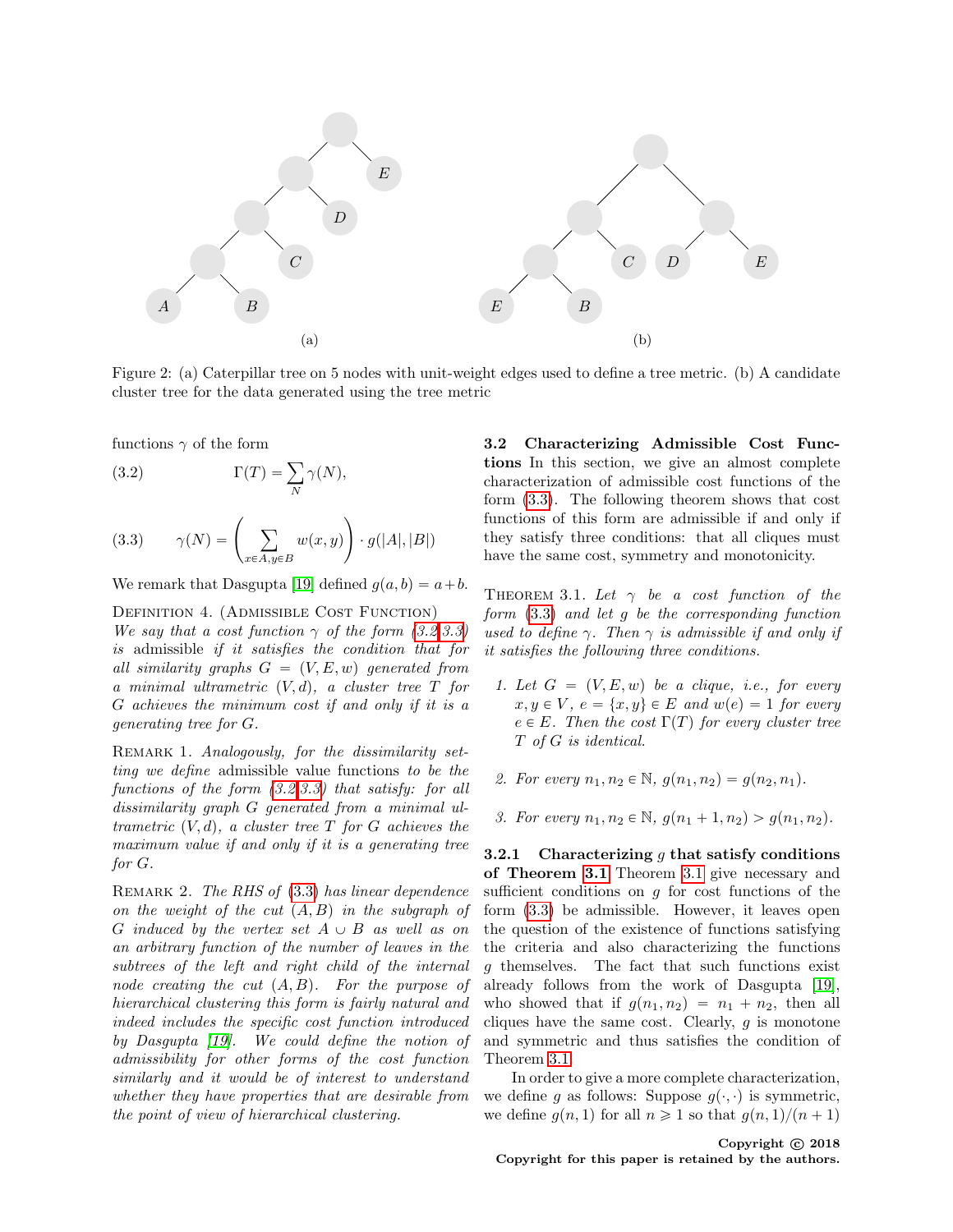<span id="page-8-1"></span>

Figure 3: The caterpillar cluster tree for a clique with 4 nodes.

is non-decreasing.[10](#page-0-0) We consider a particular cluster tree for a clique that is defined using a caterpillar graph, i.e., a cluster tree where the right child of any internal node is a leaf labeled by one of the nodes of G and the left child is another internal node, except at the very bottom. Figure [3](#page-8-1) shows a caterpillar cluster tree for a clique on 4 nodes. The cost of the clique on *n* nodes, say  $\kappa(n)$ , using this cluster tree is given by

$$
\kappa(n) = \sum_{i=0}^{n-1} i \cdot g(i, 1)
$$

Now, we enforce the condition that all cliques have the same cost by defining  $g(n_1, n_2)$  for  $n_1, n_2 > 1$ suitably, in particular,

(3.4) 
$$
g(n_1, n_2) = \frac{\kappa(n_1 + n_2) - \kappa(n_1) - \kappa(n_2)}{n_1 \cdot n_2}
$$

Thus it only remains to be shown that  $g$  is strictly increasing. We show that for  $n_2 \le n_1$ ,  $g(n_1+1, n_2)$  $g(n_1, n_2)$ . In order to show this it suffices to show that,

$$
n_1(\kappa(n_1 + n_2 + 1) - \kappa(n_1 + 1) - \kappa(n_2)) - (n_1 + 1)(\kappa(n_1 + n_2) - \kappa(n_1) - \kappa(n_2)) > 0
$$

Thus, consider

$$
n_1(\kappa(n_1 + n_2 + 1) - \kappa(n_1 + 1) - \kappa(n_2))
$$
  
\n
$$
- (n_1 + 1)(\kappa(n_1 + n_2) - \kappa(n_1) - \kappa(n_2))
$$
  
\n
$$
= n_1(\kappa(n_1 + n_2 + 1) - \kappa(n_1 + n_2) - \kappa(1)
$$
  
\n
$$
- \kappa(n_1 + 1) + \kappa(n_1) + \kappa(1))
$$
  
\n
$$
- (\kappa(n_1 + n_2) - \kappa(n_1) - \kappa(n_2))
$$
  
\n
$$
= n_1(n_1 + n_2)g(n_1 + n_2, 1) - n_1^2g(n_1, 1)
$$
  
\n
$$
- (\kappa(n_1 + n_2) - \kappa(n_1) - \kappa(n_2))
$$
  
\n
$$
\ge n_1(n_1 + n_2)g(n_1 + n_2, 1) - n_1^2g(n_1, 1)
$$
  
\n
$$
n_1 + n_2 - 1
$$
  
\n
$$
- \sum_{i=n_1}^{n_1 + n_2 + 1} i \cdot (n_1(n_1 + n_2)(n_1 + n_2 + 1)
$$
  
\n
$$
- n_1^2(n_1 + 1) - \sum_{i=n_1}^{n_1 + n_2 - 1} i(i + 1)
$$
  
\n
$$
= 0
$$

Above we used the fact that  $g(n, 1)/(n+1)$  is nondecreasing in *n* and some elementary calculations. This shows that the objective function proposed by Dasgupta [\[19\]](#page-19-0) is by no means unique. Only in the last step, do we get an inequality where we use the condition that  $g(n, 1)/(n + 1)$  is increasing. Whether this requirement can be relaxed further is also an interesting direction.

3.2.2 Characterizing Objective Functions for Dissimilarity Graphs When the weights of the edges represent dissimilarities instead of similarities, one can consider objective functions of the same form as [\(3.3\)](#page-7-3). As mentioned in Remark [1,](#page-7-4) the difference in this case is that the goal is to maximize the objective function and hence the definition of admissibility now requires that generating trees have a value of the objective that is strictly larger than any tree that is not generating.

The characterization of admissible objective functions as given in Theorem [3.1](#page-7-0) for the similarity case continues to hold in the case of dissimilarities. The proof follows in the same manner by appropriately switching the direction of the inequalities when required.

## <span id="page-8-0"></span>4 Similarity-Based Inputs: Approximation Algorithms

In this section, we analyze the recursive  $\phi$ -sparsestcut algorithm (see Algorithm [1\)](#page-9-1) that was described previously in [\[19\]](#page-19-0). For clarity, we work with the cost

<sup>&</sup>lt;sup>10</sup>The function proposed by Dasgupta [\[19\]](#page-19-0) is  $g(n, 1) = n+1$ , so this ratio is always 1.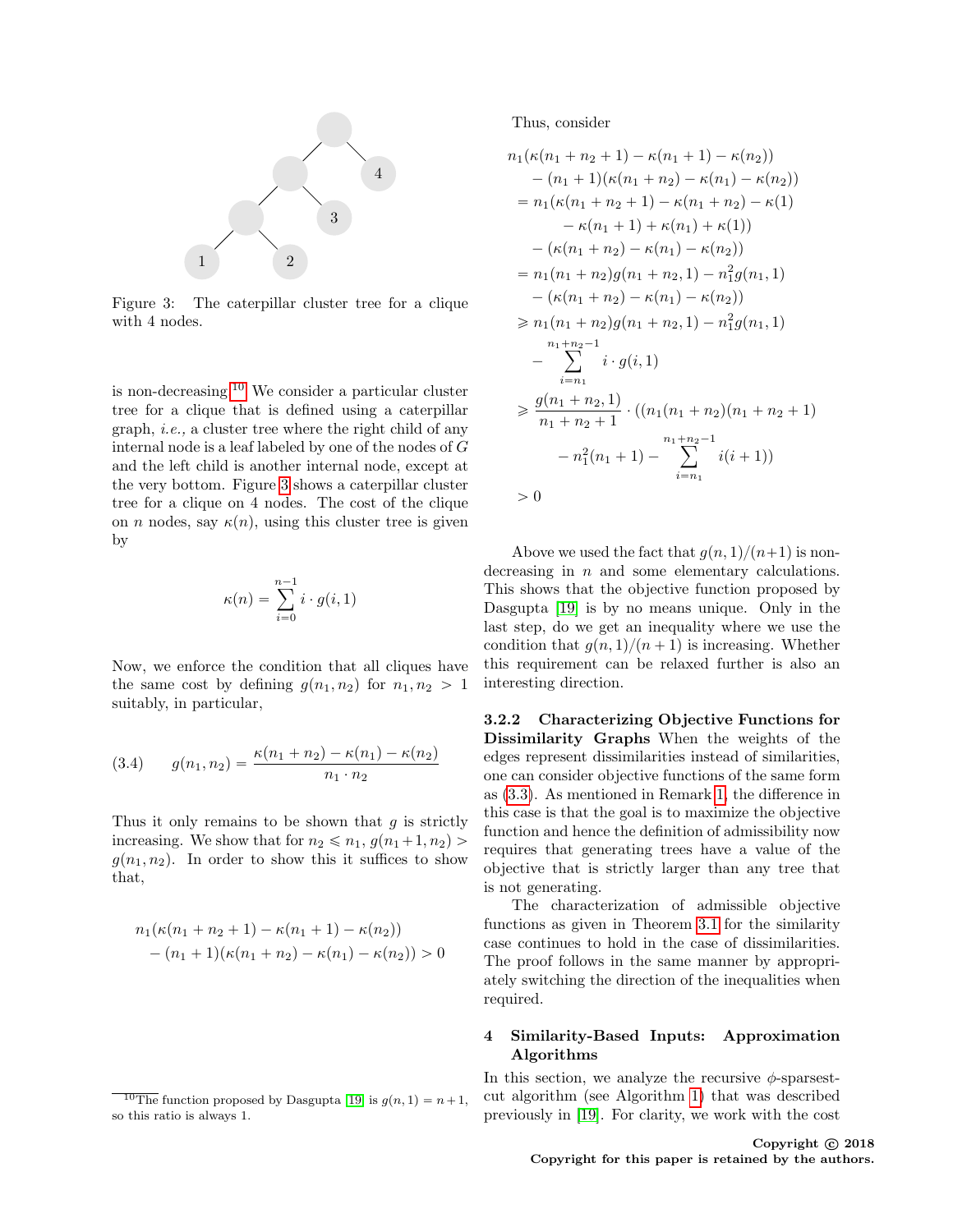function introduced by Dasgupta [\[19\]](#page-19-0): The goal is to function introduced by Dasgupta [19]: The goal is to find a tree T minimizing  $cost(T) = \sum_{N \in T} cost(N)$ where for each node  $N$  of  $T$  with children  $N_1$ ,  $N_2$ ,  $cost(N) = w(V(N_1), V(N_2)) \cdot V(N)$ . We show that the  $\phi$ -sparsest-cut algorithm achieves a 6.75 $\phi$ approximation. (Charikar and Chatziafratis [\[16\]](#page-18-0) also proved an  $O(\phi)$  approximation for Dasgupta's function.) Our proof also yields an approximation guarantee not just for Dasgupta's cost function but more generally for any admissible cost function, but the approximation ratio depends on the cost function.

The  $\phi$ -sparsest-cut algorithm (Algorithm [1\)](#page-9-1) constructs a binary tree top-down by recursively finding cuts using a  $\phi$ -approximate sparsest cut algorithm, where the *sparsest-cut* problem asks for a set A minimizing the sparsity  $w(A, V \setminus A) / (|A||V \setminus A|)$  of the cut  $(A, V \backslash A).$ 

<span id="page-9-1"></span> $\overline{\text{Algorithm}}$  1 Recursive  $\phi$ -Sparsest-Cut Algorithm for Hierarchical Clustering

- 1: **Input:** An edge weighted graph  $G = (V, E, w)$ .
- 2:  $\{A, V \setminus A\}$   $\leftarrow$  cut with sparsity  $\leq \phi$ .  $\min_{S \subset V} w(S, V \backslash S) / (|S||V \backslash S|)$
- 3: Recurse on  $G[A]$  and on  $G[V\backslash A]$  to obtain trees  $T_A$  and  $T_{V \setminus A}$
- 4: return the tree whose root has two children,  $T_A$ and  $T_{V\setminus A}$ .

<span id="page-9-0"></span>THEOREM 4.1. <sup>[11](#page-0-0)</sup> For any graph  $G = (V, E)$ , and weight function  $w : E \rightarrow \mathbb{R}_+$ , the  $\phi$ -sparsest-cut algorithm (Algorithm [1\)](#page-9-1) outputs a solution of cost at  $most \frac{27}{4} \phi OPT$ .

*Proof.* Let  $G = (V, E)$  be the input graph and n denote the total number of vertices of G. Let T denote the tree output by the algorithm and  $T^*$  be any arbitrary tree. We will prove that  $cost(T) \leq$  $\frac{27}{4}\phi \text{cost}(T^*)$ . <sup>[12](#page-0-0)</sup>

Recall that for an arbitrary tree  $T_0$  and node  $N$ of  $T_0$ , the vertices corresponding to the leaves of the subtree rooted at N is denoted by  $V(N)$ . Consider the node  $N_0$  of  $T^*$  that is the first node reached by the walk from the root that always goes to the child tree with the higher number of leaves, stopping when the subtree of  $T^*$  rooted at  $N_0$  contains fewer than  $2n/3$  leaves. The *balanced cut* (BC) of  $T^*$  is the cut  $(V(N_0), V - V(N_0))$ . For a given node N with children  $N_1, N_2$ , we say that the cut induced by N is the sum of the weights of the edges that have one extremity in  $V(N_1)$  and the other in  $V(N_2)$ .

Let  $(A \cup C, B \cup D)$  be the cut induced by the root node  $u$  of  $T$ , where  $A, B, C, D$  are such that  $(A \cup B, C \cup D)$  is the balanced cut of  $T^*$ . Since  $(A \cup C, B \cup D)$  is a  $\phi$ -approximate sparsest cut:

$$
\frac{w(A \cup C, B \cup D)}{|A \cup C| \cdot |B \cup D|} \leq \phi \frac{w(A \cup B, C \cup D)}{|A \cup B| \cdot |C \cup D|}.
$$

By definition of  $N_0$ ,  $A \cup B$  and  $C \cup D$  both have size in  $\lceil n/3, 2n/3 \rceil$ , so the product of their sizes is at least  $(n/3)(2n/3) = 2n^2/9$ ; developing  $w(A \cup B, C \cup D)$ into four terms, we obtain

$$
w(A \cup C, B \cup D)
$$
  
\n
$$
\leq \phi \frac{9}{2n^2} |A \cup C||B \cup D|
$$
  
\n
$$
(w(A, C) + w(A, D) + w(B, C) + w(B, D))
$$
  
\n
$$
\leq \phi \frac{9}{2} \left[ \frac{|B \cup D|}{n} w(A, C) + w(A, D) + \frac{|A \cup C|}{n} w(B, D) \right],
$$

and so the cost induced by node  $u$  of  $T^*$  satisfies

$$
n \cdot w(A \cup C, B \cup D)
$$
  
\$\leq \frac{9}{2}\phi|B \cup D|w(A, C) + \frac{9}{2}\phi|A \cup C|w(B, D)\$  
\$+ \frac{9}{2}\phi n(w(A, D) + w(B, C)).\$

To account for the cost induced by  $u$ , we thus assign a charge of  $(9/2)\phi|B \cup D|w(e)$  to each edge e of  $(A, C)$ , a charge of  $(9/2)\phi$ |A $\cup$ C|w(e) to each edge e of  $(B, D)$ , and a charge of  $(9/2)\phi n w(e)$  to each edge e of  $(A, D)$ or  $(B, C)$ .

<span id="page-9-2"></span>When we do this for every node  $u$  of  $T$ , how much does each edge get charged?

LEMMA 4.1. Let  $G = (V, E)$  be a graph on n nodes. We consider the above charging scheme for T and  $T^*$ . Then, an edge  $(v_1, v_2) \in E$  gets charged at most  $p(9/2)\phi \min((3/2)|V(LCA_{T^*}(v_1, v_2))|, n)w(e)$  overall, where  $LCA_{T*}(v_1, v_2)$  denotes the lowest common ancestor of  $v_1$  and  $v_2$  in  $T^*$ .

We temporarily defer the proof and first see how Lemma [4.1](#page-9-2) implies the theorem. Observe (as in [\[19\]](#page-19-0)) Lemma 4.1 implies the theorem. Observe (as in [19])<br>that  $\text{cost}(T^*) = \sum_{\{u,v\} \in E} |V(\text{LCA}_{T^*}(u, v))| w(u, v).$ Thanks to Lemma [4.1,](#page-9-2) when we sum charges assigned because of every node  $N$  of  $T$ , overall we obtain

cost
$$
(T) \le \frac{9}{2}\phi \sum_{\{v_1, v_2\} \in E} \frac{3}{2} |V(\text{LCA}_{T^*}(v_1, v_2))| w(v_1, v_2)
$$
  
=  $\frac{27}{4}\phi \text{cost}(T^*).$ 

Copyright  $\odot$  2018 Copyright for this paper is retained by the authors.

 $\overline{11}$  For Dasgupta's function, this was already proved in [\[16\]](#page-18-0) with a different constant. The present, independent proof, uses a different method.

<sup>12</sup>The following paragraph bears similarities with the first part of the analysis of [\[19,](#page-19-0) Lemma 11] but we obtain a more fine-grained analysis by introducing a charging scheme.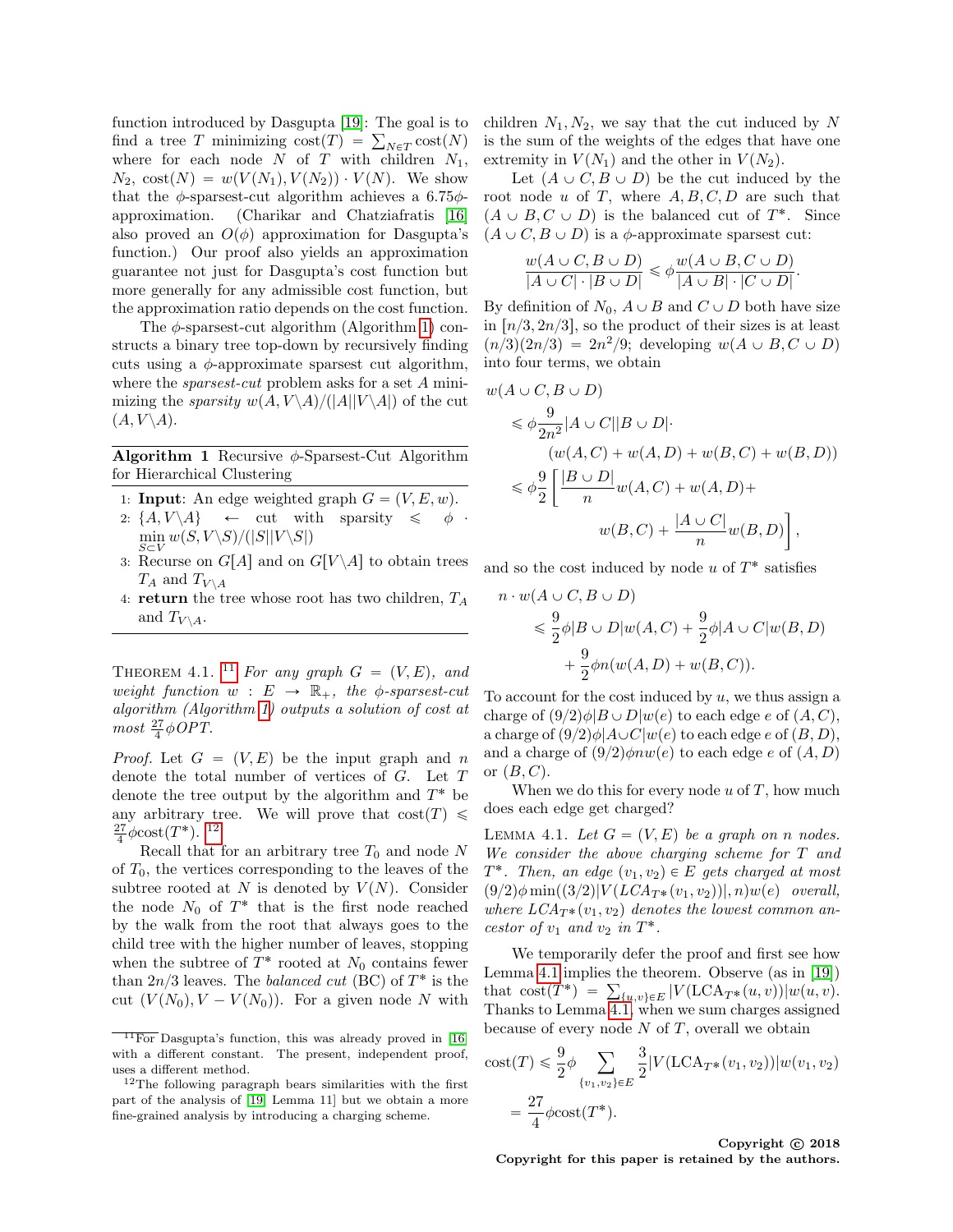Proof. [Proof of Lemma [4.1\]](#page-9-2)

The lemma is proved by induction on the number of nodes of the graph. (The base case is obvious.) For the inductive step, consider the cut  $(A \cup C, B \cup D)$ induced by the root node u of T.

- Consider the edges that cross the cut. First, observe that edges of  $(A, B)$  or of  $(C, D)$  never get charged at all. Second, an edge  $e = \{v_1, v_2\}$ of  $(A, D)$  or of  $(B, C)$  gets charged  $(9/2)\phi n w(e)$ when considering the cost induced by node  $u$ , and does not get charged when considering any other node of  $T$ . In  $T^*$ , edge  $e$  is separated by the cut  $(A \cup B, C \cup D)$  induced by  $N_0$ , so the least common ancestor of  $v_1$  and  $v_2$  is the parent node of  $N_0$  (or above), and by definition of  $N_0$ we have  $|V(\text{LCA}_{T^*}(v_1, v_2))| \geq 2n/3$ , hence the lemma holds for e.
- An edge  $e = \{v_1, v_2\}$  of  $G[A] \cup G[C]$  does not get charged when considering the cut induced by node u. Apply Lemma [4.1](#page-9-2) to  $G[A \cup C]$ for the tree  $T^*_{A\cup C}$  defined as the subtree of  $T^*$  induced by the vertices of  $A \cup C^{13}$  $A \cup C^{13}$  $A \cup C^{13}$ . By induction, the overall charge to e due to the recursive calls for  $G[A \cup C]$  is at most  $(9/2)\phi \min((3/2)|V(\text{LCA}_{T^*_{4\cup C}}(v_1, v_2))|, |A \quad \cup$  $C||w(e)$ . By definition of  $T^*_{A\cup C}$ , we have  $|V(\text{LCA}_{T_{A\cup C}^*}(v_1, v_2))| \leq |V(\text{LCA}_{T^*}(v_1, v_2))|,$ and  $|A \cup \overline{C}| \leq n$ , so the lemma holds for e.
- An edge  $\{v_1, v_2\}$  of  $(A, C)$  gets a charge of  $(9/2)\phi|B \cup D|w(e)$  plus the total charge to e coming from the recursive calls for  $G[A \cup C]$ and the tree  $T_{A\cup C}^*$ . By induction the latter is at most

$$
(9/2)\phi \min((3/2)|V(\text{LCA}_{T_{A\cup C}^*}(v_1, v_2))|, |A \cup C|)w(e)
$$
  

$$
\leq (9/2)\phi|A \cup C|w(e).
$$

Overall the charge to e is at most  $(9/2)\phi n w(e)$ . Since the cut induced by node  $u_0$  of  $T^*$  separates  $v_1$  from  $v_2$ , we have  $|V(\text{LCA}_{T^*}(v_1, v_2))| \geq 2n/3$ , hence the lemma holds for  $e$ . For edges of  $(B, D)$ or of  $G[B] \cup G[D]$ , a symmetrical argument applies.

REMARK 3. The recursive  $\phi$ -sparsest-cut algorithm achieves an  $O(f_n\phi)$ -approximation for any admissible cost function f, where  $f_n = \max_{n} f(n)/f(\lceil n/3 \rceil)$ . Indeed, adapting the definition of the balanced cut as in [\[19\]](#page-19-0) and rescaling the charge by a factor of  $f_n$  imply the result.

We complete our study of classical algorithms for hierarchical clustering by showing that the standard agglomerative heuristics can perform poorly (Theorems [7.6,](#page-17-1) [7.7\)](#page-18-18). Thus, the sparsest-cut-based approach seems to be more reliable in the worst-case. To understand better the success of the agglomerative heuristics, we restrict our attention to ground-truth inputs (Section [7\)](#page-15-1), and random graphs (Section [5\)](#page-10-0), and show that in these contexts these algorithms are efficient.

## <span id="page-10-0"></span>5 Admissible Objective Functions and Algorithms for Random Inputs

In this section, we initiate a beyond-worst-case analysis of the hierarchical clustering problem (see also Section [7.3\)](#page-17-2). We study admissible objective functions in the context of random graphs that have a natural hierarchical structure; for this purpose, we consider a suitable generalization of the stochastic block model to hierarchical clustering.

We show that, for admissible cost functions, an underlying ground-truth cluster tree has optimal expected cost. Additionally, for a subfamily of admissible cost functions (called smooth, see Defn. [6\)](#page-12-1) which includes the cost function introduced by Dasgupta, we show the following: The cost of the ground-truth cluster tree is with high probability sharply concentrated (up to a factor of  $(1 + o(1))$ ) around its expectation), and so of cost at most  $(1 + o(1))$ OPT. This is further evidence that optimising admissible cost functions is an appropriate strategy for hierarchical clustering.

We also provide a simple algorithm based on the SVD based approach of McSherry [\[30\]](#page-19-16) followed by a standard agglomerative heuristic that yields a hierarchical clustering which is, up to a factor  $(1+o(1))$ , optimal with respect to smooth admissible cost functions.

5.1 A Random Graph Model For Hierarchical Clustering We describe the random graph model for hierarchical clustering, called the hierarchical block model. This model has already been studied earlier, e.g., [\[29\]](#page-19-17). However, prior work has mostly focused on statistical hypothesis testing and exact recovery in some regimes. We will focus on understanding the behaviour of admissible objective functions and algorithms to output cluster trees that have almost optimal cost in terms of the objective function.

We assume that there are  $k$  "bottom"-level clusters that are then arranged in a hierarchical fashion. In order to model this we will use a similarity graph on k nodes generated from an ultrametric (see Sec. [2.2\)](#page-5-0). There are  $n_1, \ldots, n_k$  nodes in each of the

 $\frac{13}{13}$  not  $T^*_{A\cup C}$  is not necessarily the optimal tree for  $G[A \cup C]$ , which is why the lemma was stated in terms of every tree  $T^*$ , not just on the optimal tree.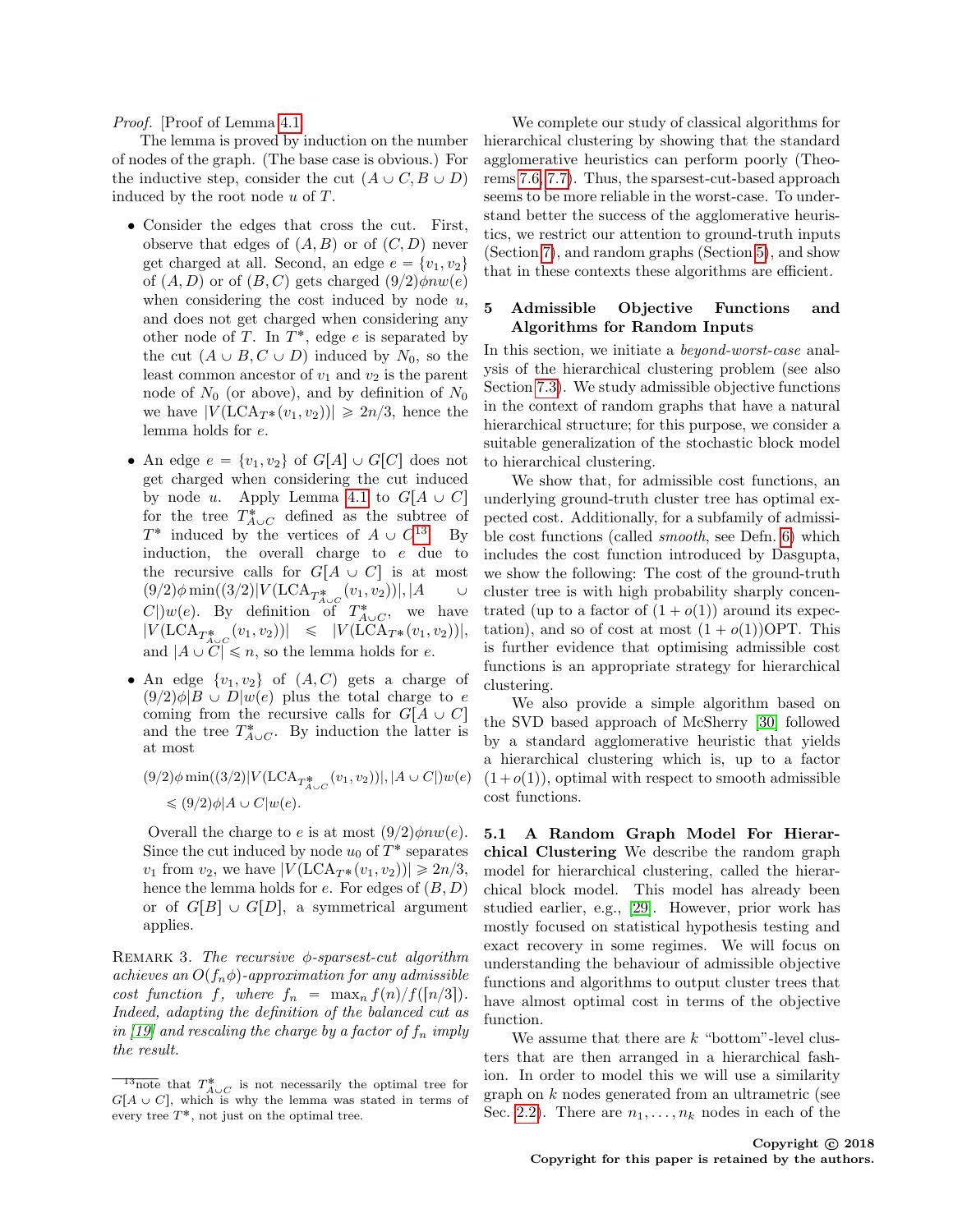k clusters. Each edge is present in the graph with a probability that is a function of the clusters in which their endpoints lie and the underlying graph on  $k$ nodes generated from the ultrametric. The formal definition follows.

<span id="page-11-0"></span>DEFINITION 5. HIERARCHICAL STOCHASTIC Block Model (HSBM) A hierarchical stochastic block model with k bottom-level clusters is defined as follows:

- Let  $\widetilde{G}_k = (\widetilde{V}_k, \widetilde{E}_k, w)$  be a graph generated from an ultrametric (see Sec. [2.2\)](#page-5-0), where  $|\widetilde{V}_k| = k$  for each  $e \in \widetilde{E}_k$ ,  $w(e) \in (0, 1)$ .<sup>[14](#page-0-0)</sup> Let  $\widetilde{T}_k$  be a tree on k leaves, let  $\widetilde{\mathcal{N}}$  denote the internal nodes of  $\widetilde{T}$  and  $\widetilde{L}$  denote the leaves; let  $\widetilde{\sigma} : \widetilde{L} \rightarrow [k]$  be a bijection. Let  $\widetilde{T}$  be generating for  $\widetilde{G}_k$  with weight function  $\widetilde{W} : \widetilde{\mathcal{N}} \to (0,1)$  (see Defn. [2\)](#page-5-2).
- For each  $i \in [k]$ , let  $p_i \in (0, 1]$  be such that  $p_i > \widetilde{W}(N)$ , if N denotes the parent of  $\widetilde{\sigma}^{-1}(i)$  $in \ \widetilde{T}$ .
- For each  $i \in [k]$ , there is a fixed constant  $f_i \in (0, 1)$ ; furthermore  $\sum_{i=1}^k f_i = 1$ .

Then a random graph  $G = (V, E)$  on n nodes with sparsity parameter  $\alpha_n \in (0, 1]$  is defined as follows:  $(n_1, \ldots, n_k)$  is drawn from the multinomial distribution with parameters  $(n,(f_1, \ldots, f_k))$ . Each vertex  $i \in [n]$  is assigned a label  $\psi(i) \in [k]$ , so that exactly  $n_i$  nodes are assigned the label j for  $j \in [k]$ . An edge  $(i, j)$  is added to the graph with probability  $\alpha_n p_{\psi(i)}$  if  $\psi(i) = \psi(j)$  and with probability  $\alpha_n \widetilde{W}(N)$ if  $\psi(i) \neq \psi(j)$  and N is the least common ancestor of  $\tilde{\sigma}^{-1}(i)$  and  $\tilde{\sigma}^{-1}(j)$  in  $\tilde{T}$ . The graph  $G = (V, E)$  is returned without any labels.

As the definition is rather long and technical, a few remarks are in order.

• Rather than focusing on an arbitrary hierarchy on  $n$  nodes, we assume that there are  $k$  clusters (which exhibit no further hierarchy) and there is a hierarchy on these  $k$  clusters. The model assumes that  $k$  is fixed, but in future work, it may be interesting to study models where  $k$  itself may be a (modestly growing) function of  $n$ . The

condition  $p_i > \widetilde{W}(N)$  (where N is the parent of  $\tilde{\sigma}^{-1}(i)$ ) ensures that nodes in cluster i are strictly more likely to connect to each other than to nodes from any other cluster.

• The graphs generated can be of various sparsities, depending on the parameter  $\alpha_n$ . If  $\alpha_n \in$  $(0, 1)$  is a fixed constant, we will get dense graphs (with  $\Omega(n^2)$  edges), however if  $\alpha_n \to 0$  as  $n \to \infty$  $\infty$ , sparser graphs may be achieved. This is similar to the approach taken by Wolfe and Olhede [\[36\]](#page-19-18) when considering random graph models generated according to graphons.

We define the *expected graph*,  $\overline{G}$ , which is a complete graph where an edge  $(i, j)$  has weight  $p_{i,j}$ where  $p_{i,j}$  is the probability with which it appears in the random graph G. In order to avoid ambiguity, we denote by  $\Gamma(T; G)$  and  $\Gamma(T; \overline{G})$  the costs of the cluster tree  $T$  for the unweighted (random) graph G and weighted graph  $\bar{G}$  respectively. Observe that due to linearity (see Eqns.  $(3.2)$  and  $(3.3)$ ), for any tree T and any admissible cost function,  $\Gamma(T; \bar{G}) =$  $\mathbb{E}[\Gamma(T; G)]$ , where the expectation is with respect to the random choices of edges in  $G$  (in particular this holds even when conditioning on  $n_1, \ldots, n_k$ .

Furthermore, note that  $\bar{G}$  itself is generated from an ultrametric and the generating trees for  $\overline{G}$  are obtained as follows: Let  $\widetilde{T}_k$  be any generating tree for  $\tilde{G}_k$ , let  $\hat{T}_1, \hat{T}_2, \ldots, \hat{T}_k$  be any binary trees with  $n_1, \ldots, n_k$  leaves respectively. Let the weight of every internal node of  $\hat{T}_i$  be  $p_i$  and replace each leaf l in  $\hat{T}_k$ by  $\hat{T}_{\tilde{\sigma}(l)}$ . In particular, this last point allows us to derive Proposition [5.1.](#page-11-1) We refer to any tree that is generating for the expected graph  $G$  as a ground-truth tree for G.

REMARK 4. Although it is technically possible to have  $n_i = 0$  for some i under the model, we will assume in the rest of the section that  $n_i > 0$  for each i. This avoids getting into the issue of degenerate ground-truth trees; those cases can be handled easily, but add no expository value.

5.2 Objective Functions and Ground-Truth Tree In this section, we assume that the graphs represent similarities. This is clearly more natural in the case of unweighted graphs; however, all our results hold in the dissimilarity setting and the proofs are essentially identical.

<span id="page-11-1"></span>PROPOSITION 5.1. Let  $\Gamma$  be an admissible cost function. Let G be a graph generated according to an HSBM (See Defn. [5\)](#page-11-0). Let  $\psi$  be the (hidden) function mapping the nodes of G to  $\lceil k \rceil$  (the bottom-level

 $\frac{14}{14}$ In addition to  $\widetilde{G}_k$  being generated from an ultrametric, we make the further assumption that the function  $f : \mathbb{R}_+ \to \mathbb{R}_+$ , that maps ultrametric distances to edge weights, has range  $(0, 1)$ , so that the weight of an edge can be interpreted as a probability of an edge being present. We rule out  $w(e) = 0$ as in that case the graph is disconnected and each component can be treated separately.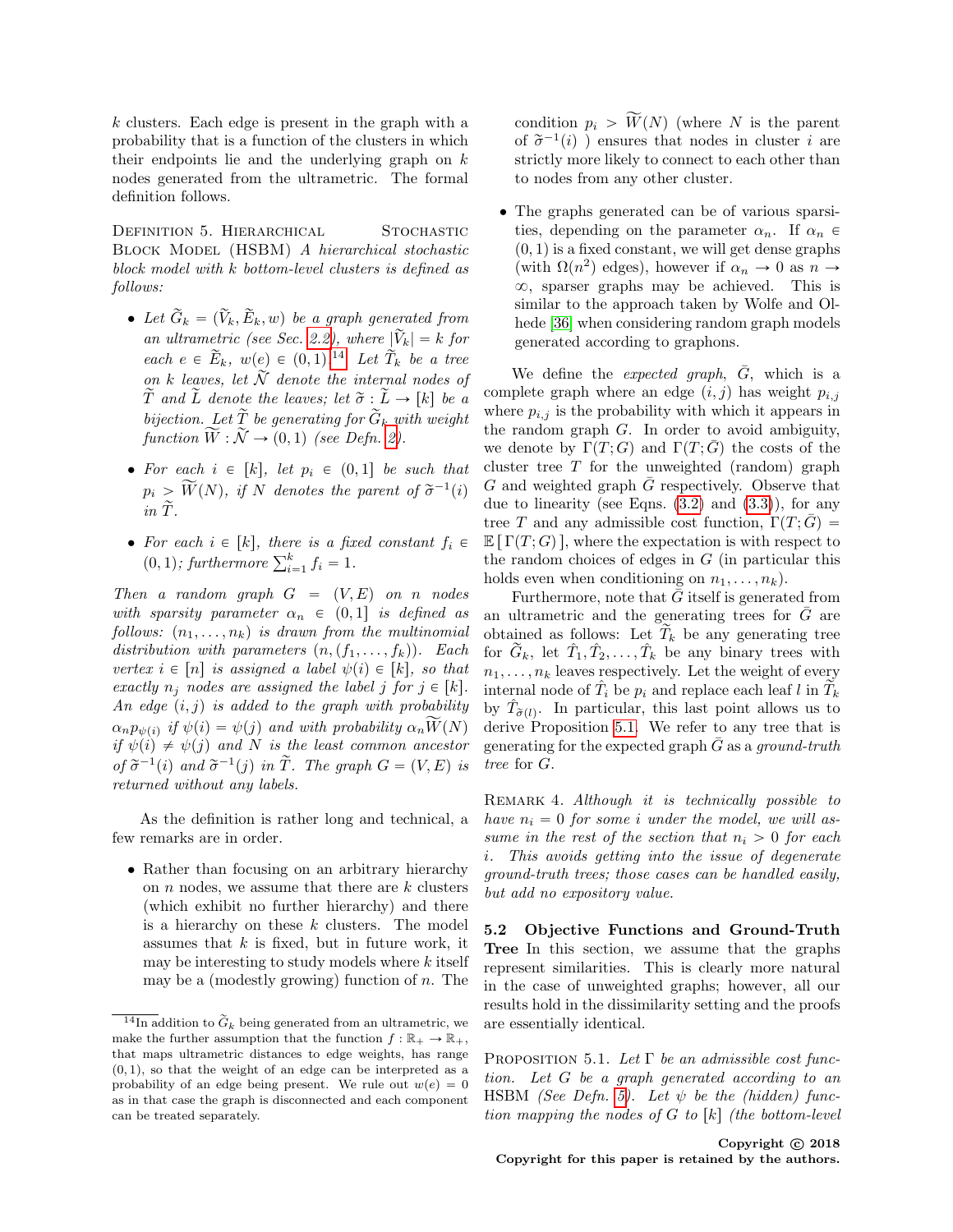clusters). Let  $T$  be a ground-truth tree for  $G$  Then, ‰

$$
\mathbb{E}\left[\left.\Gamma(T)\;\right|\;\psi\right] \leqslant \min_{T'}\mathbb{E}\left[\left.\Gamma(T')\;\right|\;\psi\right]
$$

.

Moreover, for any tree  $T'$ ,  $\mathbb{E}[\Gamma(T) | \psi] =$  $\mathbb{E}[\Gamma(T') \mid \psi]$  if and only if  $T'$  is a ground-truth tree.

<span id="page-12-1"></span>DEFINITION 6. Let  $\gamma$  be a cost function defined using the function  $g(\cdot, \cdot)$  (see Defn. [4\)](#page-7-5). We say that the cost function  $\Gamma$  (as defined in Eqn. [3.2\)](#page-7-2) satisfies the smoothness property if

$$
g_{\max}
$$
 := max{ $g(n_1, n_2)$  |  $n_1 + n_2 = n$ } =  $O\left(\frac{\kappa(n)}{n^2}\right)$ ,

where  $\kappa(n)$  is the cost of a unit-weight clique of size n under the cost function Γ.

FACT 5.1. The cost function introduced by Dasgupta [\[19\]](#page-19-0) satisfies the smoothness property.

THEOREM 5.1. Let  $\alpha_n = \omega(\sqrt{\log n/n})$ . Let  $\Gamma$  be an admissible cost function satisfying the smoothness property (Defn.  $6$ ). Let k be a fixed constant and G be a graph generated from an HSBM (as per Defn. [5\)](#page-11-0) where the underlying graph  $\tilde{G}_k$  has k nodes and the sparsity factor is  $\alpha_n$ . Let  $\psi$  be the (hidden) function mapping the nodes of  $G$  to  $[k]$  (the bottom-level clusters). For any binary tree  $T$  with n leaves labelled by the vertices of G, the following holds with high probability:

$$
|\Gamma(T) - \mathbb{E}[\Gamma(T) | \psi] | \leqslant o(\mathbb{E}[\Gamma(T) | \psi]).
$$

The expectation is taken only over the random choice of edges. In particular if  $T^*$  is a ground-truth tree for G, then, with high probability,

$$
\Gamma(T^*) \leq (1 + o(1)) \min_{T'} \Gamma(T') = (1 + o(1)) OPT.
$$

5.3 Algorithm for Clustering in the HSBM In this section, we provide an algorithm for obtaining a hierarchical clustering of a graph generated from an HSBM. The algorithm is quite simple and combines approaches that are used in practice for hierarchical clustering: SVD projections and agglomerative heuristics. See Algorithm [2](#page-12-2) for a complete description.

<span id="page-12-0"></span>THEOREM 5.2. Let  $\alpha_n = \omega$  $\log n/n$ ). Let  $\Gamma$  be an admissible cost function  $(Defn. 4)$  $(Defn. 4)$  satisfying the smoothness property  $(Defn 6)$  $(Defn 6)$ . Let k be a fixed constant and G be a graph generated from an HSBM (as per Defn. [5\)](#page-11-0) where the underlying graph  $\tilde{G}_k$  has k nodes and the sparsity factor is  $\alpha_n$ . Let T be a ground-truth tree for G. With high probability, Algorithm [2](#page-12-2) with parameter k on graph G outputs a tree T' that satisfies  $\Gamma(T) \leq (1 + o(1))$  OPT.

<span id="page-12-2"></span>Algorithm 2 Agglomerative Algorithm for Recovering Ground-Truth Tree of an HSBM Graph

- 1: **Input:** Graph  $G = (V, E)$  generated from an HSBM.
- 2: **Parameter:** A constant  $k$ .
- 3: Apply (SVD) projection algorithm of [\[30,](#page-19-16) Thm. 12] with parameters G, k,  $\delta = |V|^{-2}$ , to get  $\zeta(1), \ldots, \zeta(|V|) \in \mathbb{R}^{|V|}$  for vertices in V, where  $\dim(\text{span}(\zeta(1), \ldots, \zeta(|V|))) = k.$
- 4: Run the single-linkage algorithm (Alg. [6\)](#page-15-2) on the points  $\{\zeta(1), \ldots, \zeta(|V|)\}\$  until there are exactly k clusters. Let  $\mathcal{C} = \{C_1^{\zeta}, \ldots, C_k^{\zeta}\}\$  be the clusters (of points  $\zeta(i)$  obtained. Let  $C_i \subseteq V$  denote the set of vertices corresponding to the cluster  $C_i^{\zeta}$ .
- 5: while there are at least two clusters in  $\mathcal C$  do
- 6: Take the pair of clusters  $C_i, C_j$  of C that maximizes  $\frac{\text{cut}(C_i, C_j)}{|C_i| \cdot |C_j|}$
- 7:  $C \leftarrow C \setminus \{C_i\} \setminus \{C_j\} \cup \{C_i \cup C_j\}$
- 8: end while
- 9: The sequence of merges in the while-loop (Steps [5](#page-12-2) to [8\)](#page-12-2) induces a hierarchical clustering tree on  $\{C_1, \ldots, C_k\}$ , say  $T'_k$  with k leaves (represented by  $C_1, \ldots, C_k$ ). Replace each leaf of  $T'_k$  by an arbitrary binary tree on  $|C_k|$  leaves labelled according to the vertices  $C_k$  to obtain T.
- 10: Repeat the algorithm  $k' = 2k \log n$  times. Let  $T^1, \ldots T^{k'}$  be the corresponding hierarchical clustering trees.
- 11: **Output:** Tree  $T^i$  (out of the k' candidates) that minimises  $\Gamma(T_i)$ .

REMARK 5. In an HSBM, k is a fixed constant. Thus, even if k is not known in advance, one can simply run the Algorithm [2](#page-12-2) with all possible different values (constantly many) and return the solution with the minimal cost  $\Gamma(T)$ .

Let  $G = (V, E)$  be the input graph generated according to an HSBM. Let  $T$  be the tree output by Algorithm [2.](#page-12-2) We divide the proof into two claims that correspond to the outcome of Step [3](#page-12-2) and the while-loop (Steps [5](#page-12-2) to [8\)](#page-12-2) of Algorithm [2.](#page-12-2)

We use a result of McSherry [\[30\]](#page-19-16) who considers a random graph model with  $k$  clusters that is (slightly) more general than the HSBM considered here. The difference is that there is no hierarchical structure on top of the k clusters in his setting; however, his goal is also simply to identify the k clusters and not any hierarchy upon them. The following theorem is derived from [\[30,](#page-19-16) Obs. 11 and Thm.12].

<span id="page-12-3"></span>THEOREM 5.3.  $([30])$  $([30])$  $([30])$  Let s be the size of the smallest cluster (of the k clusters) and  $\delta$  be the confidence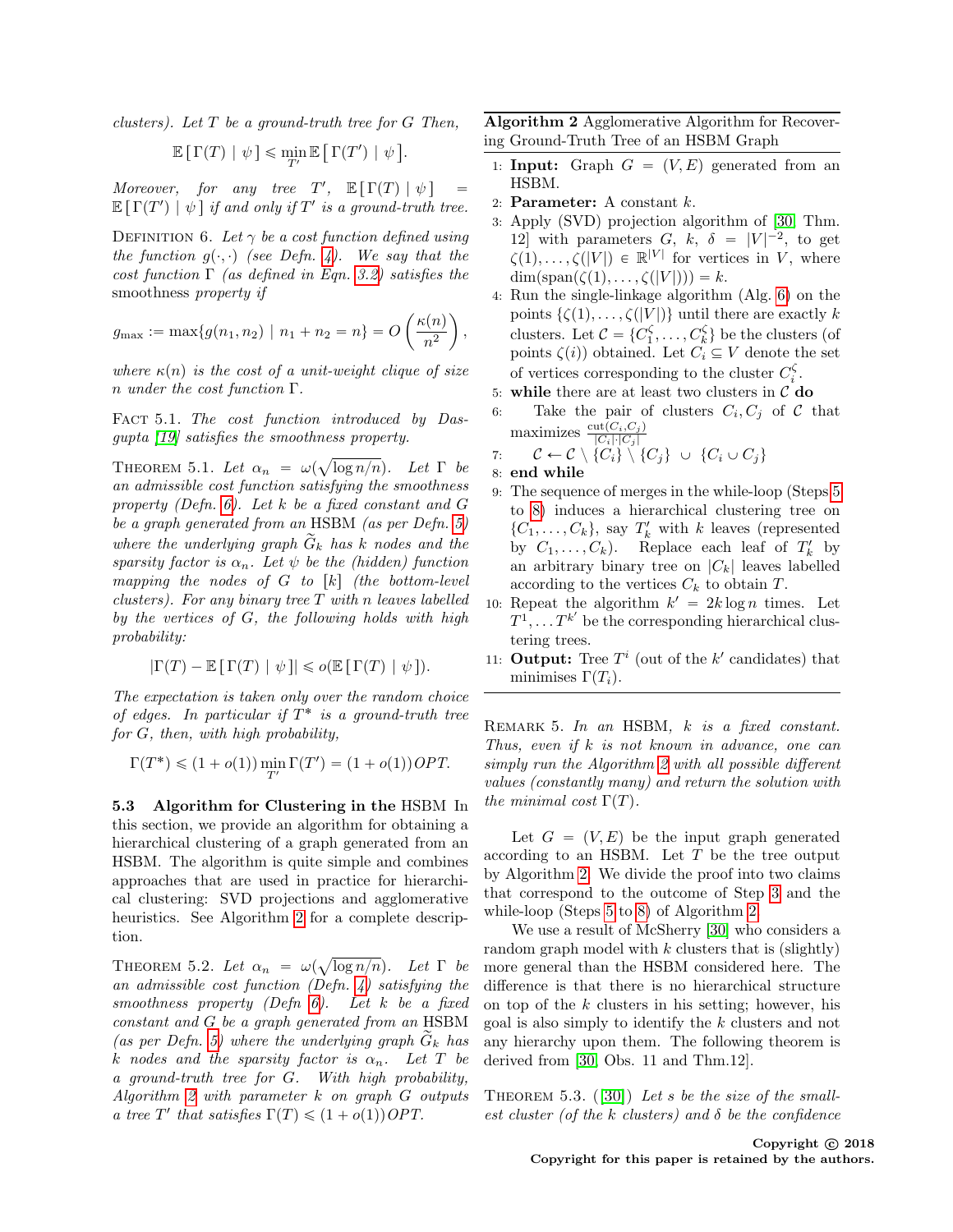parameter. Assume that for all u, v belonging to different clusters with with adjacency vectors  $\mathbf{u}, \mathbf{v}$  (i.e.,  $u_i$  is 1 if the edge  $(u, i)$  exists in G and 0 otherwise) satisfy

$$
\|\mathbb{E}\left[\,\mathbf{u}\,\right]-\mathbb{E}\left[\,\mathbf{v}\,\right]\|_2^2 \geqslant c\cdot k\cdot (n/s+\log (n/\delta))
$$

for a large enough constant c, where  $\mathbb{E}[\mathbf{u}]$  is the entry-wise expectation. Then, the algorithm of McSh-erry [\[30,](#page-19-16) Thm. 12] with parameters  $G, k, \delta$  projects the columns of the adjacency matrix of G to points  $\{\zeta(1), \ldots, \zeta(|V|)\}$  in a k-dimensional subspace of  $\mathbb{R}^{|V|}$ such that the following holds w.p. at least  $1 - \delta$  over the random graph  $G$  and with probability  $1/k$  over the random bits of the algorithm. There exists  $\eta > 0$  such that for any u in the i<sup>th</sup> cluster and v in the j<sup>th</sup> cluster:

1. if  $i = j$  then  $\|\zeta(u) - \zeta(v)\|_2^2 \leq \eta$ ; 2. if  $i \neq j$  then  $\|\zeta(u) - \zeta(v)\|_2^2 > 2\eta$ ,

Recall that  $\psi: V \to [k]$  is the (hidden) labelling assigning each vertex of  $G$  to one of the  $k$  bottomlevel clusters. Let  $C_i^* = \{v \in V \mid \psi(v) = i\}$ . Recall that  $n_i = |V(C_i^*)|$ .

The algorithm of [\[30,](#page-19-16) Thm. 12] might fail for two reasons. The first reason is that the random choices by the algorithm yield an incorrect clustering. This happens w.p. at most  $1 - 1/k$  and we can simply repeat the algorithm sufficiently many times to be sure that at least once we get the desired result, i.e., the projections satisfy the conclusion of Thm. [5.3.](#page-12-3) Claims [2](#page-13-0) and [3](#page-13-1) show that in this case, Steps [5](#page-12-2) to [8](#page-12-2) of Alg. [2](#page-12-2) produce a tree that has cost close to optimal. The second reason for failure is the randomness in the (random) edge choices. We need to carefully take these random edge choices into account, which are only made once and therefore cannot be repeated. We explicitly describe the bad events below and show that these occur with very low probability. Ultimately, the algorithm simply outputs a tree that has the least cost among all the ones produced (and one of them is guaranteed to have cost  $(1 + o(1))$  OPT) with high probability.

In order to apply our algorithm (and therefore also McSherry's algorithm) we need that the graph does not "deviate" too much from its expectation. For this reason we define the following three bad events. Let  $\bar{\mathcal{E}}_1$  be the event that there exists *i*, such that  $n_i \leq f_i n/2$ , *i.e.*, at least one of the bottomlevel clusters has size that is not representative. Let  $\mathcal{E}_1$  be the complement of  $\bar{\mathcal{E}}_1$ . If  $\bar{\mathcal{E}}_1$  holds the term  $n/s$  that appears in Thm. [5.3](#page-12-3) is a constant. The second bad event is that McSherry's algorithm fails due to the random choice of edges. This happens with probability at most  $\delta$  (note that the condition in Theorem [5.3](#page-12-3) depends on  $\delta$ , which we set at  $\delta = \frac{1}{|V|^2}$ . We denote the complement of this event  $\mathcal{E}_2$ . We remark that  $\mathcal{E}_2$  depends only on random choices made in regards to edges (not node labels) and hence holds with probability  $1 - \delta$  conditioned on  $\mathcal{E}_1$ .

Furthermore, we define  $\mathcal{E}_3$  as follows. Let  $C_1^*, \ldots, C_k^*$  be the hidden bottom-level clusters, *i.e.*,  $C_i^* = \{v \mid \psi(v) = i\};$  notice that the definition of  $\{C_i^*\}$  depends only on the random assignments of labels to vertices and not the random choice of edges. For the partition  $C_1^*, \ldots, C_k^*$  of V and for any  $S_1, S_2$ , where  $S_1$  and  $S_2$  are disjoint and both sets are unions of some cluster sets from  $\{C_1^*, \ldots, C_k^*\}$  the following holds: "  $\overline{a}$ 

$$
(5.5) \qquad \left| {\mathbb E}\left[\left.\frac{\text{cut}(S_1,S_2)}{|S_1|\cdot|S_2|}\right.\right]-\frac{w(S_1,S_2)}{|S_1|\cdot|S_2|}\right|\leqslant \frac{1}{\log n}
$$

In Claim [1](#page-13-2) we show that the event  $\mathcal{E}_1 \cap \mathcal{E}_2 \cap \mathcal{E}_3$  occurs with high probability.

In order to prove Theorem [5.2](#page-12-0) we establish the following claims.

<span id="page-13-2"></span>CLAIM 1. With high probability, the event  $\mathcal{E}_1 \cap \mathcal{E}_2 \cap \mathcal{E}_3$ holds. a

OBSERVATION 1. Let  $\alpha_n = \omega(\sqrt{\log n/n})$ . Let G be generated by an HSBM. Assume that event  $\mathcal{E}_1$ occurs. Let u, v be two nodes such that  $i = \psi(u) \neq$  $\psi(v) = j$ . Let **u** and **v** denote the random variables corresponding to the columns of u and v in the adjacency matrix of G. Then,

$$
\|\mathbb{E}\left[\!\begin{array}{c|c} \mathbf{u} & \hat{\xi_1} \end{array}\!\right]\!-\!\mathbb{E}\left[\!\begin{array}{c|c} \mathbf{v} & \hat{\xi_1} \end{array}\!\right]\|^2_2 = \omega(\log n)
$$

The expectations are with respect to the random choice of the edges.

<span id="page-13-0"></span>CLAIM 2. Let  $\alpha_n = \omega(\sqrt{\log n/n})$ . Let G be generated by an HSBM. Let  $C_1^*, \ldots, C_k^*$  be the hidden bottomlevel clusters, i.e.,  $C_i^* = \{v \mid \psi(v) = i\}$ . Assume that event  $\mathcal{E}_1$  and  $\mathcal{E}_2$  occur. With probability at least  $\Omega(1/k)$ , the clusters obtained after Step [4](#page-12-2) correspond to the assignment  $\psi$ , *i.e.*, there exists a permutation  $\pi : [k] \to [k]$ , such that  $C_j = C^*_{\pi(j)}$ .

<span id="page-13-1"></span>CLAIM 3. Let  $\alpha_n = \omega$  $\log n/n$ ). Let G be generated according to an HSBM and let  $T^*$  be a groundtruth tree for G. Assume that the events  $\mathcal{E}_1, \mathcal{E}_2$ , and  $\mathcal{E}_3$  occur and that furthermore, the clusters obtained after Step [4](#page-12-2) correspond to the assignment  $\psi$ , i.e., there exists a permutation  $\pi : [k] \rightarrow [k]$  such that for each  $v \in C_i$ ,  $\psi(v) = \pi(i)$ . Then, the sequence of merges in the while-loop (Steps [5](#page-12-2) to [8\)](#page-12-2) followed by Step [9](#page-12-2) produces w.p.  $\Omega(1/k)$  a tree T such that  $\Gamma(T) \leq (1 + o(1)) OPT$ .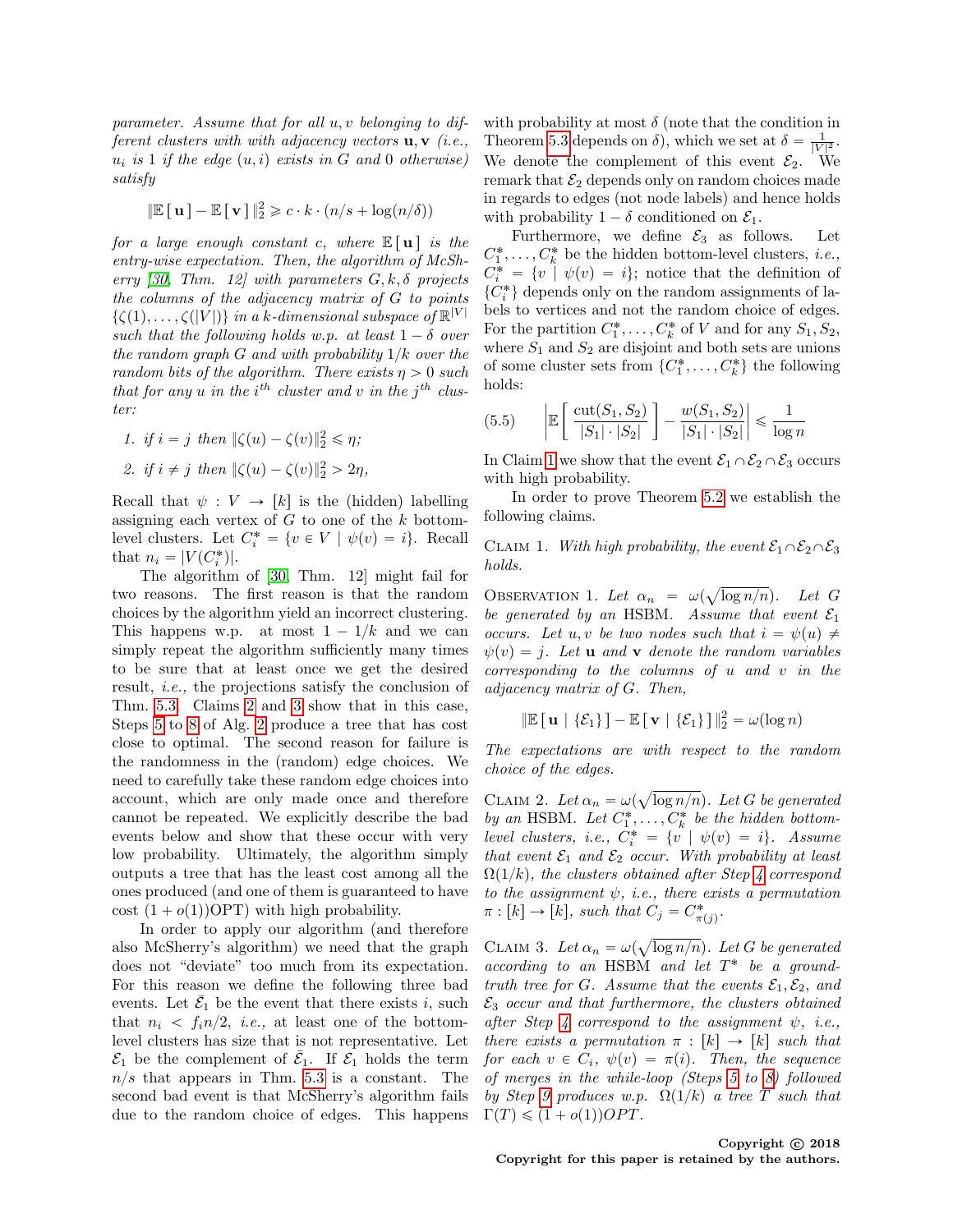We are ready to prove Theorem [5.2.](#page-12-0)

*Proof.* [Proof of Theorem [5.2\]](#page-12-0) Conditioning on  $\mathcal{E}_1 \cap$  $\mathcal{E}_2 \mathcal{E}_3$  which occurs w.h.p. we get from Claims [2](#page-13-0) and [3](#page-13-1) that w.p. at least  $\Omega(1/k)$  the tree T<sup>i</sup> (the  $i<sup>th</sup>$  run of the algorithm) obtained in step [9](#page-12-2) satisfies  $\Gamma(T^i) \leq (1 + o(1)) OPT$ . It is possible to boost this probability by running Algorithm [2](#page-12-2) multiple times. Running it  $\Omega(k \log n)$  times and taking the tree with the smallest  $\Gamma(T^i)$  yields the result.

## 6 Dissimilarity-Based Inputs: Approximation Algorithms

In this section, we consider general dissimilarity inputs and admissible objective functions for these inputs. For ease of exposition, we focus on a particular admissible objective function for dissimilarity inputs. Find T maximizing the value function corresponding to Dasgupta's cost function of Section [4:](#page-8-0)  $val(T) =$  $N \in T$  val $(N)$  where for each node N of T with children  $N_1, N_2$ , val $(N) = w(V(N_1), V(N_2)) \cdot V(N)$ . This optimization problem is NP-Hard [\[19\]](#page-19-0), hence we focus on approximation algorithms.

We show (Theorem [6.1\)](#page-14-1) that average-linkage achieves a 2 approximation for the problem. We then introduce a simple algorithm based on locally-densest cuts and show (Theorem [6.3\)](#page-14-2) that it achieves a  $3/2+\varepsilon$ approximation for the problem.

We remark that our proofs show that for any admissible objective function, those algorithms have approximation guarantees, but the approximation guarantee depends on the objective function.

We start with the following elementary upper bound on OPT.

FACT 6.1. For any graph  $G = (V, E)$ , and weight function  $w: E \to \mathbb{R}_+$ , we have  $OPT \leqslant n \cdot \sum_{e \in E} w(e)$ .

<span id="page-14-1"></span>6.1 Average-Linkage We show that averagelinkage is a 2-approximation in the dissimilarity setting.

THEOREM 6.1. For any graph  $G = (V, E)$ , and weight function  $w : E \to \mathbb{R}_+$ , the average-linkage  $algorithm (Algorithm 3) outputs a solution of value$  $algorithm (Algorithm 3) outputs a solution of value$  $algorithm (Algorithm 3) outputs a solution of value$ at least  $n \sum_{e \in E} w(e)/2 \geqslant OPT/2$ .

When two trees are chosen at Step [4](#page-14-0) of Algorithm [3,](#page-14-0) we say that they are merged. We say that all the trees considered at the beginning of an iteration of the while loop are the trees that are candidates for the merge or simply the candidate trees.

We first show the following lemma and then prove the theorem.

<span id="page-14-0"></span>Algorithm 3 Average-Linkage Algorithm for Hierarchical Clustering (dissimilarity setting)

- 1: **Input:** Graph  $G = (V, E)$  with edge weights  $w: E \mapsto \mathbb{R}_+$
- 2: Create n singleton trees.
- 3: while there are at least two trees do
- 4: Take trees roots  $N_1$  and  $N_2$  minimizing  $x \in V(N_1), y \in V(N_2)$  $w(x, y)/(|V(N_1)||V(N_2)|)$
- 5: Create a new tree with root  $N$  and children  $N_1$  and  $N_2$

6: end while

7: return the resulting binary tree T

LEMMA 6.1. Let  $T$  be the output tree and  $A, B$  be the children of the root. We have,

$$
\frac{w(V(A), V(B))}{|V(A)| \cdot |V(B)|} \ge \frac{w(V(A))}{|V(A)| \cdot (|V(A)| - 1)} + \frac{w(V(B))}{|V(B)| \cdot (|V(B)| - 1)}.
$$

6.2 A Simple and Better Approximation Algorithm for Worst-Case Inputs In this section, we introduce a very simple algorithm (Algorithm [5\)](#page-15-3) that achieves a better approximation guarantee. The algorithm follows a divisive approach by recursively computing locally-densest cuts using a local search heuristic (see Algorithm [4\)](#page-15-4). This approach is similar to the recursive-sparsest-cut algorithm of Section [4.](#page-8-0) Here, instead of trying to solve the densest cut problem (and so being forced to use approximation algorithms), we solve the simpler problem of computing a locally-densest cut. This yields both a very simple local-search-based algorithm and a good approximation guarantee.

We use the notation  $A \oplus x$  to mean the set obtained by adding x to A if  $x \notin A$ , and by removing x from A if  $x \in A$ . We say that a cut  $(A, B)$  is a  $\varepsilon/n$ -locally-densest cut if for any x,

$$
\frac{w(A \oplus x, B \oplus x)}{|A \oplus x| \cdot |B \oplus x|} \le \left(1 + \frac{\varepsilon}{n}\right) \frac{w(A, B)}{|A||B|}.
$$

The following local search algorithm computes an  $\varepsilon/n$ -locally-densest cut.

THEOREM 6.2. Algorithm [4](#page-15-4) computes an  $\varepsilon/n$ -locallydensest cut in time  $\tilde{O}(n(n+m)/\varepsilon)$ .

<span id="page-14-2"></span>THEOREM 6.3. Algorithm [5](#page-15-3) returns a tree of value at least

$$
\frac{2n}{3}(1-\varepsilon)\sum_{e}w(e) \ge \frac{2}{3}(1-\varepsilon)OPT,
$$

Copyright  $\odot$  2018 Copyright for this paper is retained by the authors.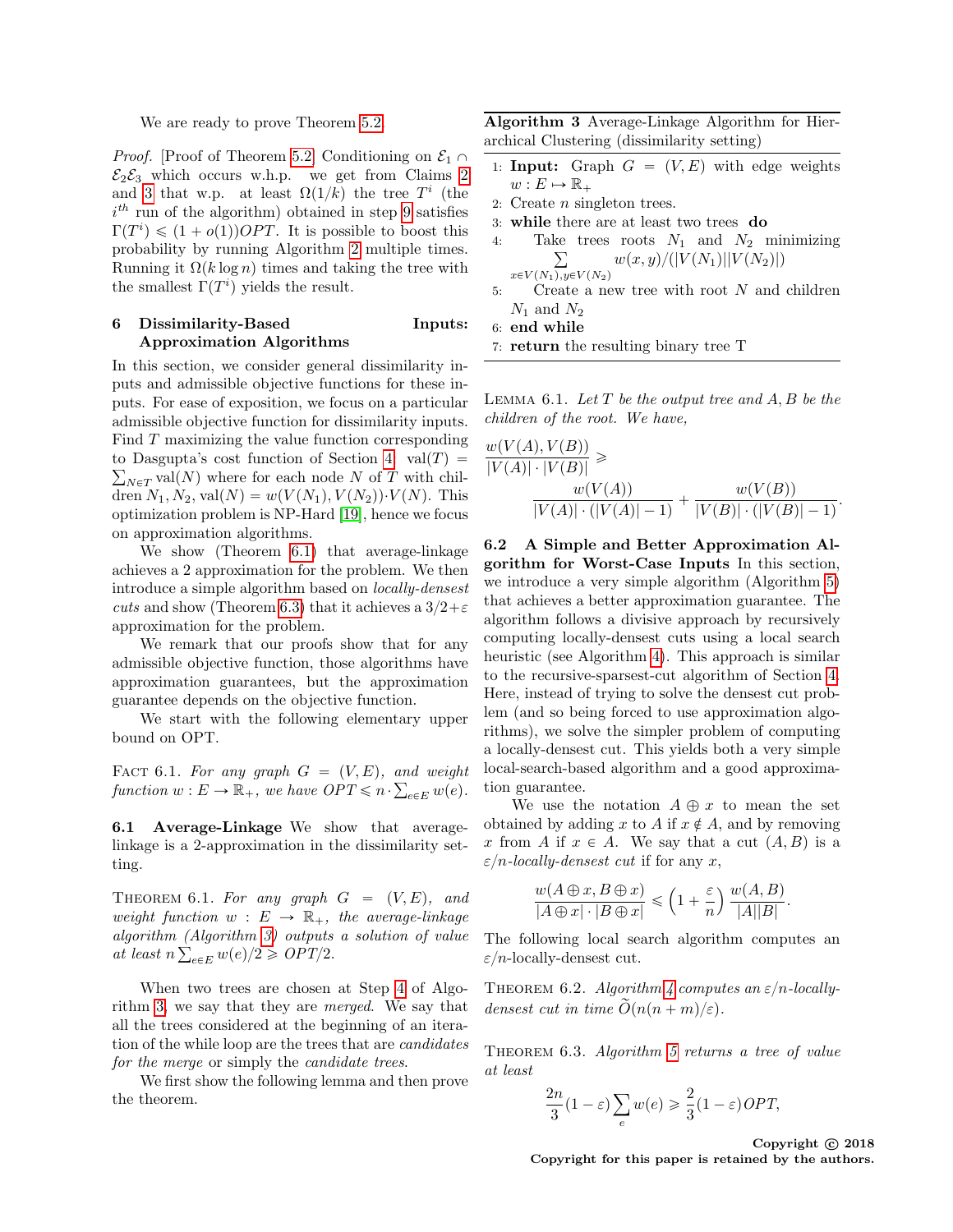#### <span id="page-15-4"></span>Algorithm 4 Local Search for Densest Cut

1: **Input:** Graph  $G = (V, E)$  with edge weights  $w: E \mapsto \mathbb{R}_+$ 2: Let  $(u, v)$  be an edge of maximum weight 3:  $A \leftarrow \{v\}, B \leftarrow V \setminus \{v\}$ 4: while  $\exists x: \frac{w(A \oplus x, B \oplus x)}{|A \oplus x| \cdot |B \oplus x|} > (1 + \varepsilon/n) \frac{w(A,B)}{|A||B|}$  $\frac{\partial (A,B)}{|A||B|}$  do 5:  $A \leftarrow A \oplus x, B \leftarrow B \oplus x$ 6: end while

7: return  $(A, B)$ 

<span id="page-15-3"></span>Algorithm 5 Recursive Locally-Densest-Cut for Hierarchical Clustering

- 1: **Input:** Graph  $G = (V, E)$ , with edge weights  $w: E \mapsto \mathbb{R}_+, \varepsilon > 0$
- 2: Compute an  $\varepsilon/n$ -locally-densest cut  $(A, B)$  using Algorithm [4](#page-15-4)
- 3: Recurse on  $G[A]$  and  $G[B]$  to obtain rooted trees  $T_A$  and  $T_B$ .
- 4: Return the tree T whose root node has two children,  $T_A$  and  $T_B$ .

in time  $\tilde{O}(n^2(n+m)/\varepsilon)$ .

REMARK 6. The average-linkage and the recursive locally-densest-cut algorithms achieve an  $O(q_n)$ - and  $O(h_n)$ -approximation respectively, for any admissible cost function f, where  $g_n = \max_n f(n)/f(\lfloor n/2 \rfloor)$ .  $h_n = \max_n f(n)/f([2n/3]).$  An almost identical proof yields the result.

REMARK 7. In Section ??, we show that other commonly used algorithms, such as complete-linkage, single-linkage, or bisection 2-Center, can perform arbitrarily badly. Hence average-linkage is more robust in that sense.

#### <span id="page-15-1"></span>7 Perfect Ground-Truth Inputs and Beyond

In this section, we focus on ground-truth inputs. We state that when the input is a perfect ground-truth input, commonly used algorithms (single linkage, average linkage, and complete linkage; as well as some divisive algorithms – the bisection  $k$ -Center and sparsest-cut algorithms) yield a tree of optimal cost, hence (by Definition [4\)](#page-7-5) a ground-truth tree. Some of those results are folklore (and straightforward when there are no ties), but we have been unable to pin down a reference, so we include them for completeness (Section [7.1\)](#page-15-5). We also introduce a faster optimal algorithm for "strict" ground-truth inputs (Section [7.2\)](#page-16-3). The proofs present no difficulty. The meat of this section is Subsection [7.3,](#page-17-2) where we go beyond ground-truth inputs; we introduce

δ-adversarially-perturbed ground-truth inputs and design a simple, more robust algorithm that, for any admissible objective function, is a  $\delta$ -approximation.

<span id="page-15-5"></span><span id="page-15-2"></span>Algorithm 6 Linkage Algorithm for Hierarchical Clustering (similarity setting)

- 1: **Input:** A graph  $G = (V, E)$  with edge weights  $w: E \mapsto \mathbb{R}_+$
- 2: Create *n* singleton trees. Root labels:  $C =$  $\{\{v_1\}, \ldots, \{v_n\}\}\$

3: Define dist :  $C \times C \rightarrow \mathbb{R}_+$ : dist $(C_1, C_2)$  =  $\left[\frac{1}{|C_1||C_2|}\right]$  $\left( \begin{array}{c} \end{array} \right)$ ř  $x \in C_1, y \in C_2$  $w((x, y))$  Average Linkage  $\min_{x \in C_1, y \in C_2} w((x, y))$  Single Linkage  $\max_{x \in C_1, y \in C_2} w(x, y)$  Complete Linkage 4: while there are at least two trees do

.

- 5: Take the two trees with root labels  $C_1, C_2$ such that  $dist(C_1, C_2)$  is maximum
- 6: Create a new tree by making those two tree children of a new root node labeled  $C_1 \cup C_2$
- 7: Remove  $C_1, C_2$  from  $\mathcal{C}$ , add  $C_1 \cup C_2$  to  $\mathcal{C}$ , and update dist
- 8: end while
- 9: return the resulting binary tree T

7.1 Perfect Ground-Truth Inputs are Easy In the following, we refer to the *tie breaking* rule of Algorithm [6](#page-15-2) as the rule followed by the algorithm for deciding which of  $C_i$ ,  $C_j$  or  $C_k$ ,  $C_\ell$  to merge, when  $\max_{C_1, C_2 \in \mathcal{C}} \text{dist}(C_1, C_2) = \text{dist}(C_i, C_j) =$  $dist(C_k, C_\ell)$ .

<span id="page-15-0"></span>THEOREM 7.1.  $15$  Assume that the input is a (dissimilarity or similarity) ground-truth input. Then, for any admissible objective function, the agglomerative heuristics average-linkage, single-linkage, and complete-linkage (see Algorithm [6\)](#page-15-2) return an optimal solution. This holds no matter the tie breaking rule of Algorithm [6.](#page-15-2)

Divisive Heuristics. In this section, we focus on two well-known divisive heuristics: (1) the bisection 2-Center which uses a partition-based clustering objective (the k-Center objective) to divide the input into two (non necessarily equal-size) parts (see Algorithm [7\)](#page-16-4), and (2) the recursive sparsest-cut algorithm, which can be implemented efficiently for ground-truth inputs (Lemma [7.1\)](#page-16-5).

Loosely speaking, we show that this algorithm computes an optimal solution if the optimal solution

<sup>&</sup>lt;sup>15</sup>This Theorem may be folklore, at least when there are no ties, but we have been unable to find a reference.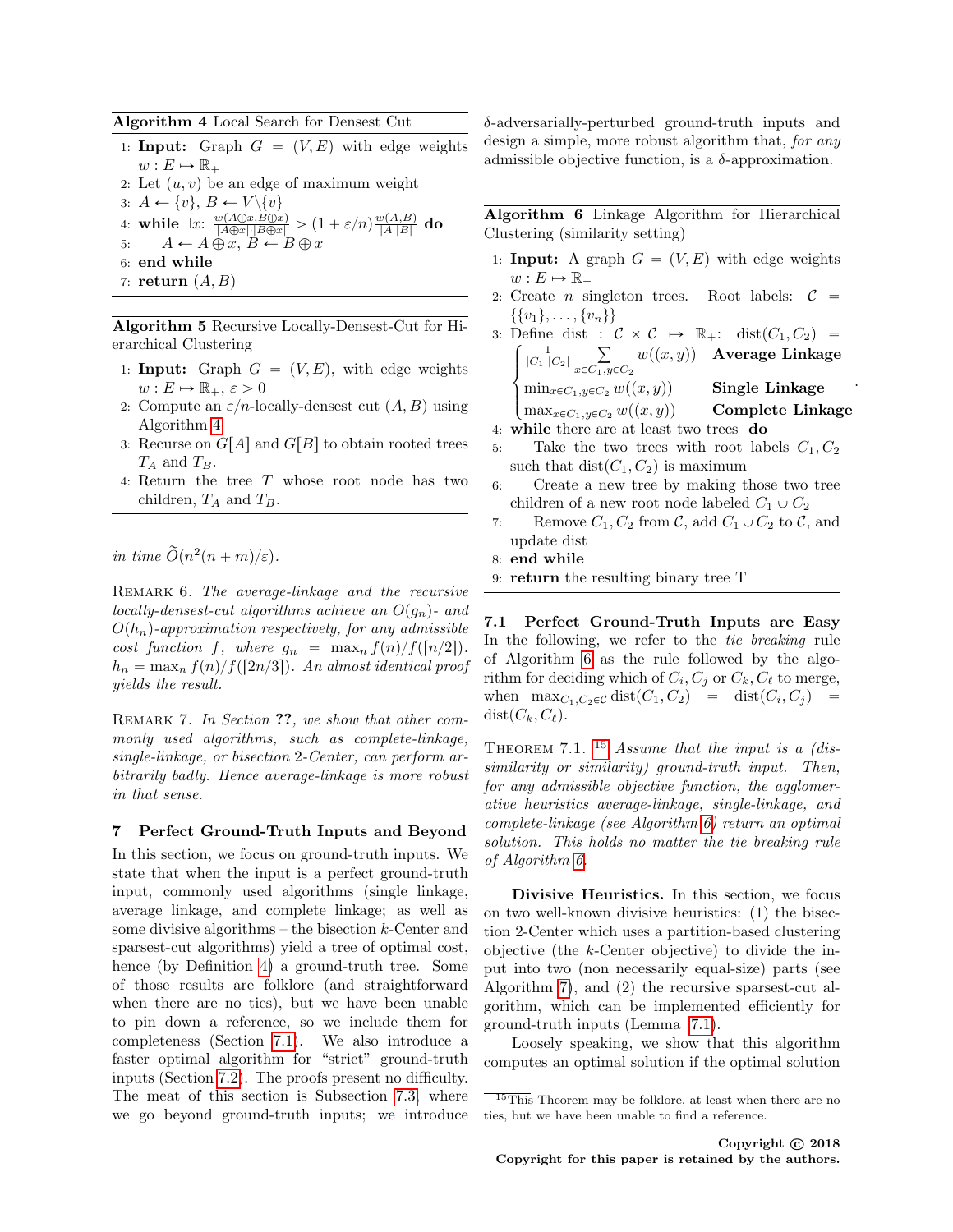<span id="page-16-4"></span>

| Algorithm 7 Bisection 2-Center (similarity setting) |  |  |  |  |  |  |  |  |
|-----------------------------------------------------|--|--|--|--|--|--|--|--|
|-----------------------------------------------------|--|--|--|--|--|--|--|--|

- 1: **Input:** A graph  $G = (V, E)$  and a weight function  $w : E \mapsto \mathbb{R}_+$
- 2: Find  $\{u, v\}$   $\subseteq$   $V$  that maximizes  $\min_x \max_{y \in \{u, v\}} w(x, y)$
- 3:  $A \leftarrow \{x \mid w(x, u) \geq \max_{y \in \{u, v\}} w(x, y)\}$
- 4:  $B \leftarrow V \backslash A$ .
- 5: Apply Bisection 2-Center on  $G[A]$  and  $G[B]$  to obtain trees  $T_A, T_B$  respectively
- 6: return The union tree of  $T_A, T_B$ .

is unique. More precisely, for any similarity graph  $G$ , we say that a tree T is *strictly generating* for  $G$ if there exists a weight function  $W$  such that for any nodes  $N_1, N_2$ , if  $N_1$  appears on the path from  $N_2$ to the root, then  $W(N_1) < W(N_2)$  and for every  $x, y \in V$ ,  $w(x, y) = W(LCA_T(x, y))$ . In this case we say that the input is a strict ground-truth input. In the context of dissimilarity, an analogous notion can be defined and we obtain a similar result.

<span id="page-16-0"></span>THEOREM 7.2. <sup>[16](#page-0-0)</sup> For any admissible objective function, the bisection 2-Center algorithm returns an optimal solution for any similarity or dissimilarity graph G that is a strict ground-truth input.

REMARK 8. To extend our result to (non-strict) ground-truth inputs, one could consider the following variant of the algorithm (which bears similarities with the popular elbow method for partition-based clustering): Compute a k-Center clustering for all  $k \in \{1, \ldots, n\}$  and partition the graph according to the k-Center clustering of the smallest  $k > 1$  for which the value of the clustering increases. Mimicking the proof of Theorem [7.2,](#page-16-0) one can show that the tree output by the algorithm is generating.

We now turn to the recursive sparsest-cut algorithm (*i.e.*, the recursive  $\phi$ -sparsest-cut algorithm of Section [4,](#page-8-0) for  $\phi = 1$ ). The recursive sparsest-cut consists in recursively partitioning the graph according to a sparsest cut of the graph. We show (1) that this algorithm yields a tree of optimal cost and (2) that computing a sparsest cut of a similarity graph generated from an ultrametric can be done in linear time. Finally, we observe that the analogous algorithm for the dissimilarity setting consists in recursively partitioning the graph according to the densest cut of the graph and achieves similar guarantees (and similarly the densest cut of a dissimilarity graph generated from an ultrametric can be computed in linear time).

THEOREM 7.3.  $^{17}$  $^{17}$  $^{17}$  For any admissible objective function, the recursive sparsest-cut (respectively densestcut) algorithm computes a tree of optimal cost if the input is a similarity (respectively dissimilarity) ground-truth input.

We then show how to compute a sparsest-cut of a graph that is a ground-truth input.

<span id="page-16-5"></span>Lemma 7.1. If the input graph is a ground-truth input then the sparsest cut is computed in  $O(n)$  time by the following algorithm: pick an arbitrary vertex  $u$ , let  $w_{\min}$  be the minimum weight of edges adjacent to u, and partition V into  $A = \{x \mid w(u, x) > w_{\min}\}\$ and  $B = V \backslash A$ .

<span id="page-16-3"></span>7.2 A Near-Linear Time Algorithm In this section, we propose a simple, optimal, algorithm for computing a generating tree of a ground-truth input. For any graph  $G$ , the running time of this algorithm is  $O(n^2)$ , and  $\widetilde{O}(n)$  if there exists a tree T that is *strictly* generating for the input. For completeness we recall that for any graph  $G$ , we say that a tree T is strictly generating for  $G$  if there exists a weight function  $W$ such that for any nodes  $N_1, N_2$ , if  $N_1$  appears on the path from  $N_2$  to the root, then  $W(N_1) < W(N_2)$  and for every  $x, y \in V$ ,  $w(x, y) = W(LCA_T(x, y))$ . In this case we say that the inputs is a strict ground-truth input.

The algorithm is described for the similarity setting but could be adapted to the dissimilarity case to achieve the same performances.

<span id="page-16-6"></span>Algorithm 8 Fast and Simple Algorithm for Hierarchical Clustering on Perfect Data (similarity setting)

- 1: **Input:** A graph  $G = (V, E)$  and a weight function  $w : E \mapsto \mathbb{R}_+$
- 2:  $p \leftarrow$  random vertex of V
- 3: Let  $w_1 > \ldots > w_k$  be the edge weights of the edges that have  $p$  as an endpoint
- 4: Let  $B_i = \{v \mid w(p, v) = w_i\}$ , for  $1 \le i \le k$ .
- 5: Apply the algorithm recursively on each  $G[B_i]$ and obtain a collection of trees  $T_1, \ldots, T_k$
- 6: Define  $T_0^*$  as a tree with p as a single vertex
- 7: For any  $1 \leq i \leq k$ , define  $T_i^*$  to be the union of  $T_{i-1}^*$  and  $T_i$
- 8: Return  $T_k^*$

<span id="page-16-2"></span>THEOREM 7.4. For any admissible objective function, Algorithm [8](#page-16-6) computes a tree of optimal cost in time  $O(n \log^2 n)$  with high probability if the input is a

<span id="page-16-1"></span><sup>&</sup>lt;sup>16</sup>This Theorem may be folklore, but we have been unable to find a reference.

<sup>&</sup>lt;sup>17</sup>This Theorem may be folklore, at least when there are no ties, but we have been unable to find a reference.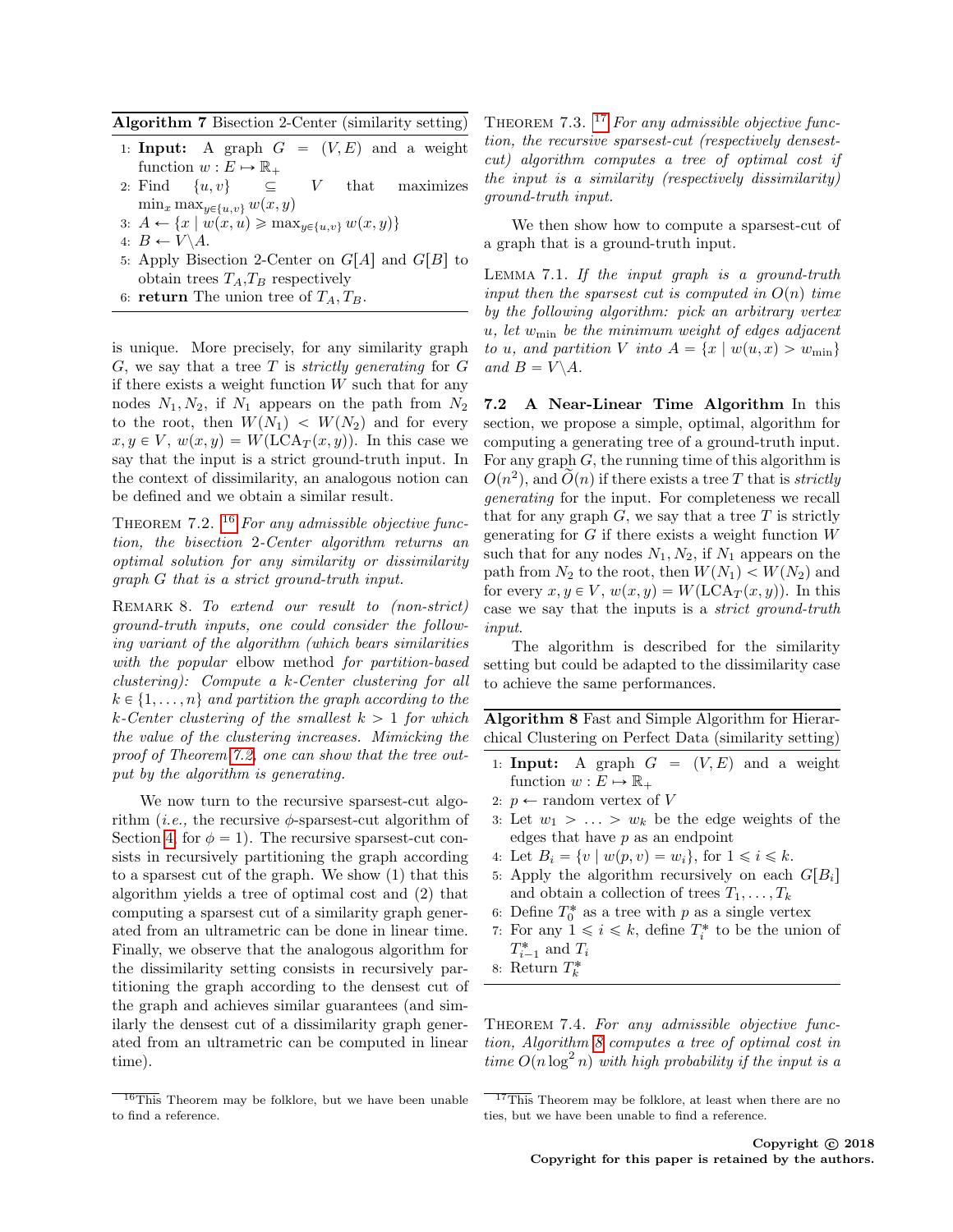strict ground-truth input or in time  $O(n^2)$  if the input is a (non-necessarily strict) ground-truth input.

<span id="page-17-2"></span>7.3 Beyond Structured Inputs Since real-world inputs might sometimes differ from our definition of ground-truth inputs introduced in Section [2,](#page-4-0) we introduce the notion of δ-adversarially-perturbed groundtruth inputs. This notion aims at accounting for noise in the data. We then design a simple and arguably more reliable algorithm (a robust variant of Algorithm [8\)](#page-16-6) that achieves a  $\delta$ -approximation for  $\delta$ -adversarially-perturbed ground-truth inputs in  $O(n(n+m))$  time. An interesting property of this algorithm is that its approximation guarantee is the same for any admissible objective function.

We first introduce the definition of  $\delta$ adversarially-perturbed ground-truth inputs. For any real  $\delta \geq 1$ , we say that a weighted graph  $G = (V, E, w)$  is a  $\delta$ -adversarially-perturbed groundtruth input if there exists an ultrametric  $(X, d)$ , such that  $V \subseteq X$ , and for every  $x, y \in V, x \neq y, e = \{x, y\}$ exists, and  $f(d(x, y)) \leq w(e) \leq \delta f(d(x, y))$ , where  $f: \mathbb{R}^+ \to \mathbb{R}^+$  is a non-increasing function. This defines  $\delta$ -adversarially-perturbed ground-truth inputs for similarity graphs and an analogous definition applies for dissimilarity graphs.

We now introduce a robust, simple version of Al-gorithm [8](#page-16-6) that returns a  $\delta$ -approximation if the input is a  $\delta$ -adversarially-perturbed ground-truth inputs. Algorithm [8](#page-16-6) was partitioning the input graph based on a single, random vertex. In this slightly more robust version, the partition is built iteratively: Vertices are added to the current part if there exists at least one vertex in the current part or in the parts that were built before with which they share an edge of high enough weight (see Algorithm [9](#page-17-3) for a complete description).

<span id="page-17-0"></span>THEOREM 7.5. For any admissible objective func-tion, Algorithm [9](#page-17-3) returns a  $\delta$ -approximation if the input is a  $\delta$ -adversarially-perturbed ground-truth input.

The results presented in this section show that for both the similarity and dissimilarity settings, some of the widely-used heuristics may perform badly. The proofs are neither difficult nor particularly interesting, but the results stand in sharp contrast to those for structured inputs and help motivate our study of inputs beyond worst case.

<span id="page-17-1"></span>Similarity Graphs. We show that for very simple input graphs  $(i.e.,$  unweighted trees), the linkage algorithms (adapted to the similarity setting, see Algorithm [6\)](#page-15-2) may perform badly.

<span id="page-17-3"></span>Algorithm 9 Robust and Simple Algorithm for Hierarchical Clustering on  $\delta$ -adversarially-perturbed ground-truth inputs (similarity setting)

- 1: **Input:** A graph  $G = (V, E)$  and a weight function  $w : E \mapsto \mathbb{R}_+$ , a parameter  $\delta$
- 2:  $p \leftarrow$  arbitrary vertex of V
- $3: i \leftarrow 0$
- 4:  $\widetilde{V}_i \leftarrow \{p\}$
- 5: while  $\widetilde{V}_i \neq V$  do
- 6: Let  $p_1 \in \widetilde{V}_i$ ,  $p_2 \in V \backslash \widetilde{V}_i$  s.t.  $(p_1, p_2)$  is an edge of maximum weight in the cut  $(\widetilde{V}_i, V \backslash \widetilde{V}_i)$
- 7:  $w_i \leftarrow w(p_1, p_2)$

$$
8: \qquad B_i \leftarrow \{u \mid w(p_1, u) = w_i\}
$$

- 9: while  $\exists u \in V \setminus (\widetilde{V}_i \cup B_i)$  s.t.  $\exists v \in B_i \cup \widetilde{V}_i$ ,  $w(u, v) \geq w_i$  do
- 10:  $B_i \leftarrow B_i \cup \{u\}.$
- 11: end while
- 12:  $\widetilde{V}_{i+1} \leftarrow \widetilde{V}_i \cup B_i$
- 13:  $i \leftarrow i + 1$
- 14: end while
- 15: Let  $B_1, \ldots, B_k$  be the sets obtained
- 16: Apply the algorithm recursively on each  $G[B_i]$ and obtain a collection of trees  $T_1, \ldots, T_k$
- 17: Define  $T_0^*$  as a tree with p as a single vertex
- 18: For any  $1 \leq i \leq k$ , define  $T_i^*$  to be the union of  $T_{i-1}^*$  and  $T_i$
- 19: Return  $T_k^*$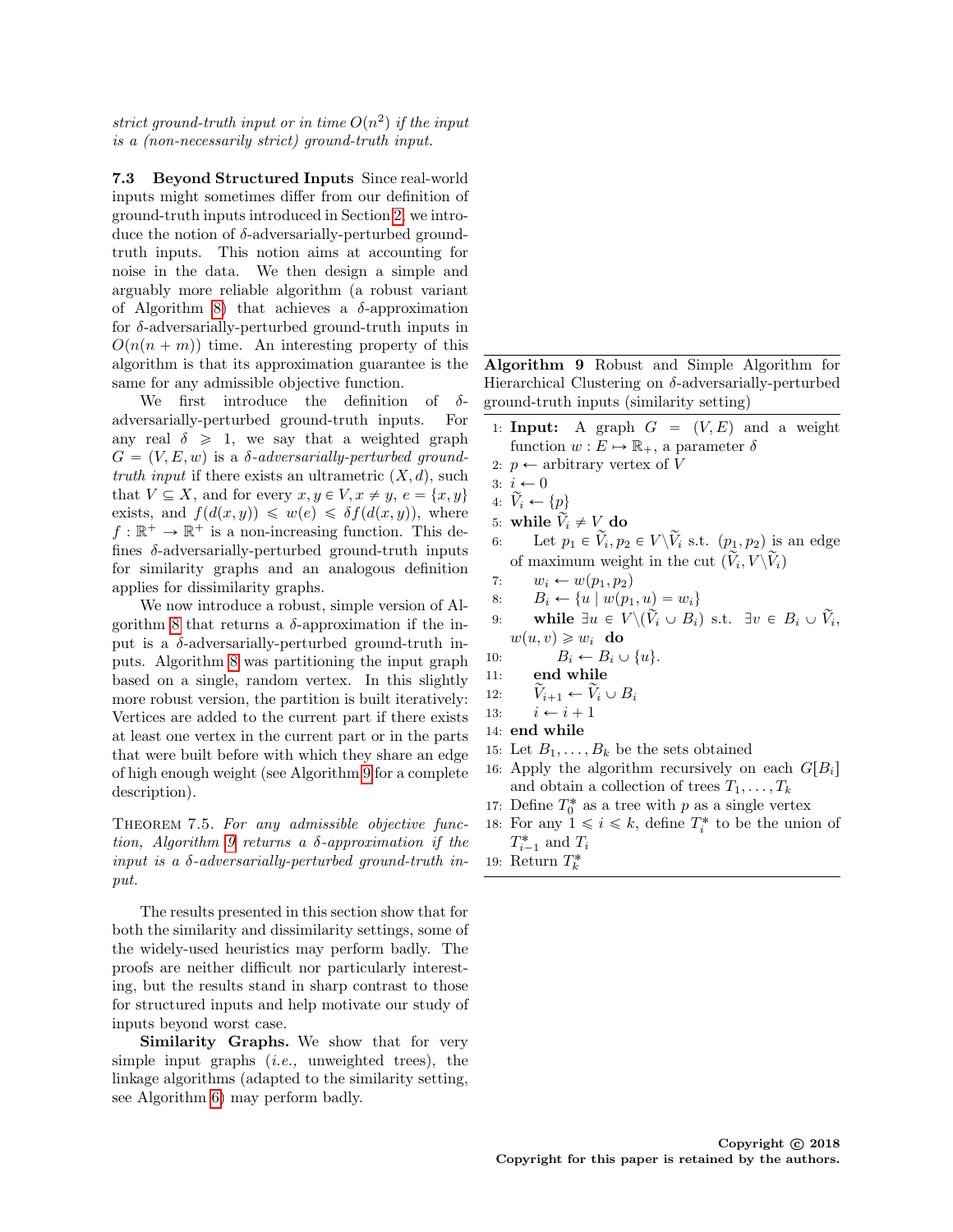THEOREM 7.6. There exists an infinite family of inputs on which the single-linkage and complete-linkage algorithms output a solution of cost  $\Omega(nOPT/\log n)$ .

<span id="page-18-18"></span>THEOREM 7.7. There exists an infinite family of inputs on which the average-linkage algorithm output a solution of cost  $\Omega(n^{1/3}OPT)$ .

Dissimilarity Graphs. We now show that single-linkage, complete-linkage, and bisection 2- Center might return a solution that is arbitrarily bad compared to OPT in some cases. Hence, since average-linkage achieves a 2-approximation in the worst-case it seems that it is more robust than the other algorithms used in practice.

THEOREM 7.8. For each of the single-linkage, complete-linkage, and bisection 2-Center algorithms, there exists a family of inputs for which the algorithm outputs a solution of value  $O(OPT/n)$ .

PROPOSITION 7.1. For any input  $\mathcal I$  lying in a metric space, for any solution tree T for I, we have val $(T)$  =  $O(OPT)$ .

Acknowledgments The authors are grateful to Sanjoy Dasgupta for sharing thoughtful comments at various stages of this project.

### References

- <span id="page-18-12"></span>[1] Sanjeev Arora and Ravi Kannan. Learning mixtures of arbitrary gaussians. In Proceedings on 33rd Annual ACM Symposium on Theory of Computing, July 6-8, 2001, Heraklion, Crete, Greece, pages 247– 257, 2001.
- <span id="page-18-1"></span>[2] Sanjeev Arora, Satish Rao, and Umesh V. Vazirani. Expander flows, geometric embeddings and graph partitioning. J. ACM, 56(2), 2009.
- <span id="page-18-16"></span>[3] Pranjal Awasthi, Avrim Blum, and Or Sheffet. Stability yields a PTAS for k-median and k-means clustering. In 51th Annual IEEE Symposium on Foundations of Computer Science, FOCS 2010, October 23-26, 2010, Las Vegas, Nevada, USA, pages 309– 318, 2010.
- <span id="page-18-9"></span>[4] Pranjal Awasthi, Avrim Blum, and Or Sheffet. Center-based clustering under perturbation stability. Inf. Process. Lett., 112(1-2):49–54, 2012.
- <span id="page-18-17"></span>[5] Pranjal Awasthi and Or Sheffet. Improved spectralnorm bounds for clustering. In *Approximation*, Randomization, and Combinatorial Optimization. Algorithms and Techniques - 15th International Workshop, APPROX 2012, and 16th International Workshop, RANDOM 2012, Cambridge, MA, USA, August 15-17, 2012. Proceedings, pages 37–49, 2012.
- <span id="page-18-11"></span>[6] Maria-Florina Balcan, Avrim Blum, and Anupam Gupta. Approximate clustering without the approximation. In Proceedings of the Twentieth Annual ACM-SIAM Symposium on Discrete Algorithms, SODA 2009, New York, NY, USA, January 4-6, 2009, pages 1068–1077, 2009.
- <span id="page-18-10"></span>[7] Maria-Florina Balcan, Avrim Blum, and Anupam Gupta. Clustering under approximation stability. J. ACM, 60(2):8, 2013.
- <span id="page-18-3"></span>[8] Maria-Florina Balcan, Avrim Blum, and Santosh Vempala. A discriminative framework for clustering via similarity functions. In Proceedings of the Fortieth Annual ACM Symposium on Theory of Computing, STOC '08, pages 671–680, New York, NY, USA, 2008. ACM.
- <span id="page-18-7"></span>[9] Maria-Florina Balcan and Yingyu Liang. Clustering under perturbation resilience. SIAM J. Comput., 45(1):102–155, 2016.
- <span id="page-18-15"></span>[10] Maria-Florina Balcan, Heiko Röglin, and Shang-Hua Teng. Agnostic clustering. In Algorithmic Learning Theory, 20th International Conference, ALT 2009, Porto, Portugal, October 3-5, 2009. Proceedings, pages 384–398, 2009.
- <span id="page-18-8"></span>[11] Yonatan Bilu, Amit Daniely, Nati Linial, and Michael E. Saks. On the practically interesting instances of MAXCUT. In 30th International Symposium on Theoretical Aspects of Computer Science, STACS 2013, February 27 - March 2, 2013, Kiel, Germany, pages 526–537, 2013.
- <span id="page-18-4"></span>[12] Yonatan Bilu and Nathan Linial. Are stable instances easy? Combinatorics, Probability & Computing, 21(5):643–660, 2012.
- <span id="page-18-13"></span>[13] S. Charles Brubaker and Santosh Vempala. Isotropic PCA and affine-invariant clustering. In 49th Annual IEEE Symposium on Foundations of Computer Science, FOCS 2008, October 25-28, 2008, Philadelphia, PA, USA, pages 551–560, 2008.
- <span id="page-18-5"></span>[14] Gunnar Carlsson and Facundo Mémoli. Characterization, stability and convergence of hierarchical clustering methods. Journal of Machine Learning Research, 11:1425–1470, 2010.
- <span id="page-18-6"></span>[15] Rui M Castro, Mark J Coates, and Robert D Nowak. Likelihood based hierarchical clustering. IEEE Transactions on signal processing, 52(8):2308–2321, 2004.
- <span id="page-18-0"></span>[16] Moses Charikar and Vaggos Chatziafratis. Approximate hierarchical clustering via sparsest cut and spreading metrics. In Proceedings of the Twenty-Eighth Annual ACM-SIAM Symposium on Discrete Algorithms, SODA 2017, Barcelona, Spain, Hotel Porta Fira, January 16-19, pages 841–854, 2017.
- <span id="page-18-2"></span>[17] Vincent Cohen-Addad, Varun Kanade, Frederik Mallmann-Trenn, and Claire Mathieu. Hierarchical clustering : Objective functions and algorithms. Available at <https://arxiv.org/abs/1704.02147>, 2017.
- <span id="page-18-14"></span>[18] Sanjoy Dasgupta. Learning mixtures of gaussians. In 40th Annual Symposium on Foundations of Computer Science, FOCS '99, 17-18 October, 1999, New